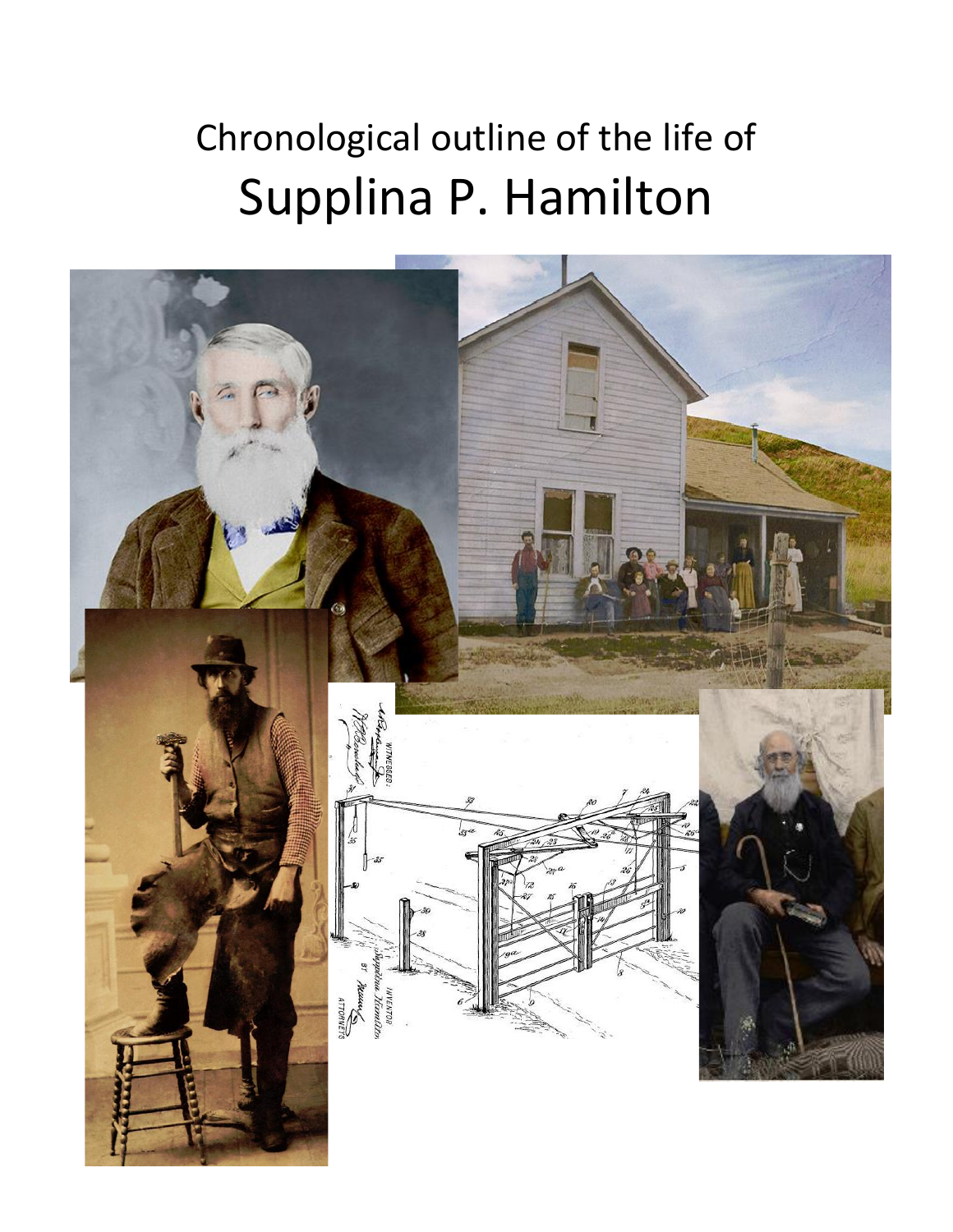# **Chronological outline of the life of Supplina P. Hamilton**

Version 1.3, last updated 6/4/2016.

# **1832**

**April 23:** Supplina P. Hamilton was born to John and Altha (Judd) Hamilton near New Lexington now Arcadia, Morgan County, Illinois. Supplina was the seventh of nine children.

Several records state that Supplina was born in Cass County, Illinois. Both Morgan and Cass County are correct depending on whether you are referencing the county in the time of his birth or the present day. In reviewing the 1835 Illinois state census and studying the land records of the Hamilton's neighbors, it appears that the family was living on land just north of the New Lexington township border in township T17N R10W 3rd PM. The specific area in Morgan County were Supplina was born became part of Cass County in 1837. [1, 3, 60]

Supplina was named after this maternal grandfather, Supplina Judd. We know Supplina Hamilton's middle initial was "P" from the handwritten (and the later attorney drafted court filed version) of the 1869 last will and testament of his younger brother, James M. Hamilton. Some have assumed that Supplina's middle name was 'Pliny' but this is unlikely and without any known primary source documentation. There is documentation in the 1856 Judd family history "Thomas Judd and his Descendants", by Sylvester Judd, that remembers that Supplina Judd's nickname was 'Pliny.' This is likely the source of the confusion about Supplina Hamilton's middle name. [58, 59]

# **1834**

**April 10:** Supplina's twin brothers, James M. and William McCord Hamilton are born at home in Morgan County. We do not know James' middle name but William was named for William McCord a pioneer Cumberland Presbyterian minister in the area. William McCord was active in the Shiloh Presbyterian Church three miles outside of what is now Virginia, Illinois. William McCord had died the year before on Aug. 19, 1833 at age 53. [2, 85 p.379]

# **1835**

**Summer:** The John Hamilton family in Morgan County is enumerated in the Illinois state census near the southern border of T17N R10W 3rdPM. This is the only John Hamilton family in the census whose members and ages closely fit what we know of the John and Altha Hamilton family. Cass County would not be created from part of Morgan County until 1837. [3, 60]

#### **1835 ~ 1840**

Supplina is orphaned. The date and cause of his parent's death are unknown. Supplina began living with family and friends, "I was an orphan boy, and my home was anywhere I was treated kindly." Perhaps the best documentary evidence (by omission) that we have for the likely range of their years of death comes from the fact they are listed in the 1835 Illinois state census but are not on the voter rolls of the first election in Cass County, IL in August of 1837. This may imply that they died between the summer of 1835 and that election on Aug. 7, 1837. Family memory puts Supplina as a slightly older child at the time of his parent's death so that would suggest a date closer to 1839. The family was not found together in the 1840 US census. [4] p.28 [85] p. 51-55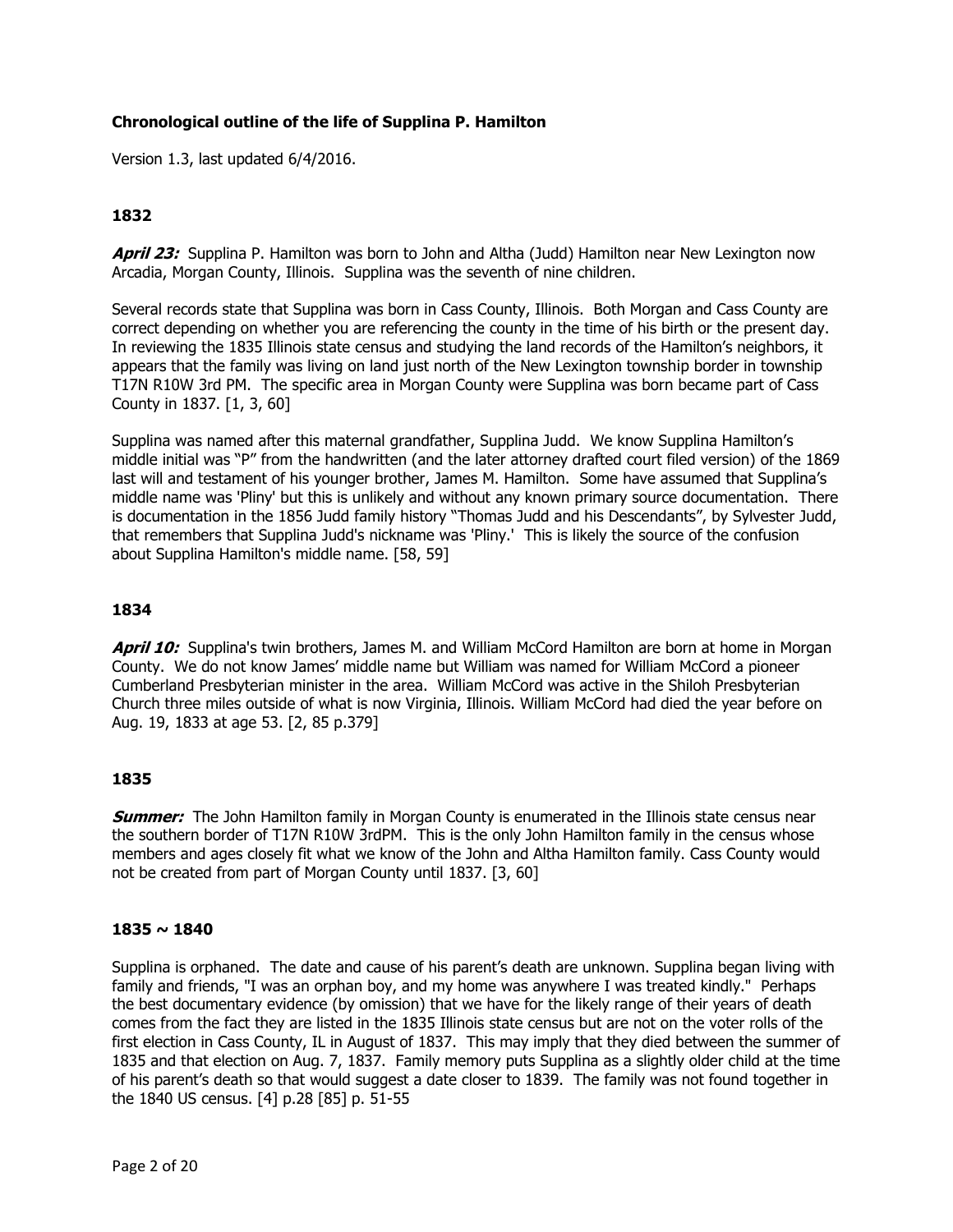**Fall:** Supplina was enrolled as a pupil in the classroom of Andrew Emerich. The school was in Township 17 North, Range 10 West, 3PM which includes the town of Virginia, Illinois. [5]

## **1851**

**April 3:** Twenty days before his 19th birthday Supplina "left from home in Menard County, Illinois" as a teamster in the Powell wagon train headed for the Willamette Valley, Oregon Territory. The wagon train was led by Rev. John Alkire Powell and contained many of the extended Powell family including John's brothers Noah and Albert and their families. They likely left from the Powell Farm in Sugar Grove Township in what is now, Mason County, Illinois. The Powell brothers and their Alkire relatives where early converts to the Stone-Campbell 'Christian Church' movement in Illinois. [4] p.28 [23] p.25

**April ~ Sept: On the Oregon Trail.** We are very fortunate in that we have detailed accounts of Supplina's journey across the Oregon Trail in 1851. These accounts are from three primary sources and now a number of secondary references. [26]

The **first primary** source is a long letter that Supplina wrote to Dr. James Madison Powell, MD in Spokane, WA on Oct. 18, 1899 from their home on Union Flat Creek in Whitman County, WA. James was the Powell family historian, a descendant of John Alkire Powell. This letter was written at the request of James Powell and detailed Supplina's memories of the trip. We do not have the original of this letter but the text was published by Dr. Powell in 1922 in his book, 'Powell History' and republished by the WPA as a product of their Linn County Oregon pioneer interview series from the 1930's.

Excerpts of the letter were also published in the 2011 book, 'On The Oregon Trail In 1851: Canaries, Buffalo-Chips, and Elephants.' by Albert Edward Belanger. The reference to 'Elephants' in the book title is from a comment made by Supplina that his motivation to head to Oregon was 'to see the elephant', a contemporary idiom for wanting adventure, even in the face of risks. [4] p.27, [23]p.46-52, [24]

The **second primary** source is the journal and account book of the wagon train captain, John Alkire Powell. This document has been scanned in its entirety and is available online. Captain Powell not only recorded a diary of the journey west but once in Oregon he used the same notebook to record business transactions associated with his saw mill and to record some of the marriages he performed. Supplina's work for and business with Mr. Powell are recorded in the book along with a record of his marriage to Jane Sumpter in June of 1858. [25]

The **third primary** source are the interviews conducted with Powell family descendants under the direction of the Works Projects Administration (WPA). The Linn county interviews of the John, Alfred and Noah Powell descendants were completed by Leslie L. Haskins mostly in 1940. This type written document captured invaluable testimony of the trip west with the Powell wagon train in 1851. The document also has wonderful stories of what life was like after they arrived and settled near the Santiam River forks east of what would become Albany and north of what would become Lebanon, Oregon. [23] p.24-53.

**Sept. 3:** The wagon train reached Foster's Ranch 14 miles east of Oregon City, arriving in the Willamette River Valley five months to the day from leaving Illinois. This is the day they would mark as their official arrival in Oregon Country. [4] pg. 32.

Reference site, Philip Foster Farm: http://philipfosterfarm.com/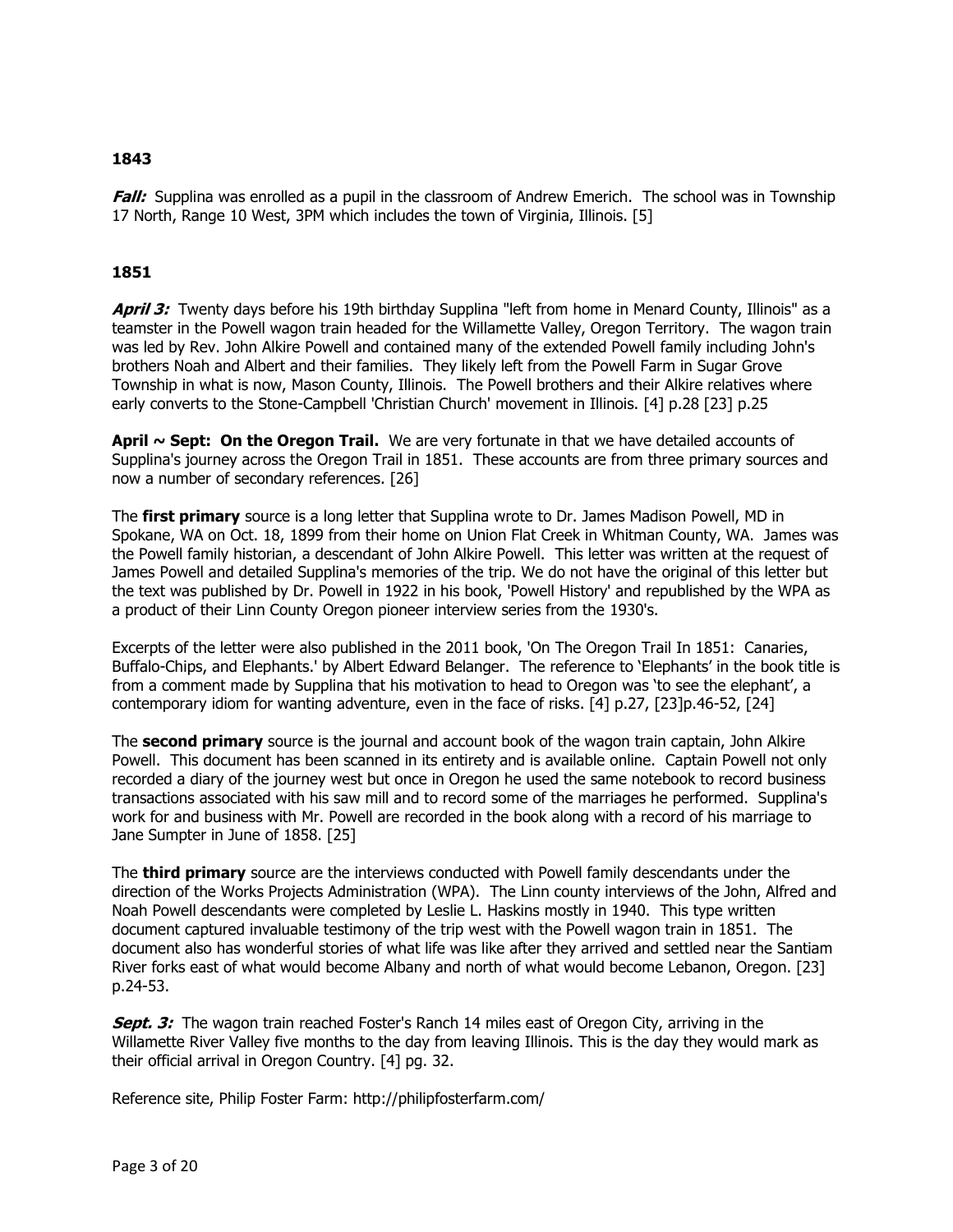**Sept. 16:** The Powell wagon train reached Santiam Creek in Linn County, Oregon Territory about 7 miles northeast of present day Albany, OR where the members began claiming quarter sections of unsurveyed land under the Donation Land Claim Act. According to later maps, Supplina apparently settled on land close to John A. Powell and next to Joseph Earl. Supplina was not able to file an official land claim under the Donation Land Claim Act of 1850 because he was still under the age of 21. [6, 84]

## **1852**

United with the Church of Christ in Linn County, Oregon Territory. Supplina was baptized by "Uncle Johnnie Powell", John Alkire Powell. [7, 67]

Supplina must have owned some land as he was assessed and on the tax rolls in Linn County as early as 1852. [78]

#### **1854**

**Dec 1:** Supplina officially settled on his Donation Land Claim, DLC #2969, of 138.27 acres in Linn County, Oregon Territory. [8, 9, 10]

#### **1855**

*Oct.17:* Supplina answered the call from Oregon Territorial Governor George Law Curry for volunteers to help put down an Indian rebellion, in what would be called the Yakima Indian War of 1855/56. On that day Supplina enlisted as a private with other Linn County men in Captain Davis Layton's Company H, 1st Regiment of the Oregon Mounted Volunteers. Supplina described himself as "blacksmith" that was "5' 10" tall light blue eyes, brown hair and fair complexion." He enlisted for the duration of the war and brought his own mount, rifle and equipment. Twenty-three year old Supplina was known to the volunteers as 'Doc Hamilton.' [19]

**Winter 1855/56:** The mounted volunteers spent the winter out in the field in the Walla Walla Valley in deep snow and difficult conditions. [22]

**Dec. 7**  $\sim$  **10:** Supplina fought in the epic Battle of Walla Walla near the current community of Frenchtown south of present day Walla Walla, WA. It was the longest battle of any Indian war in Washington Territory. It resulted in the death of Chief Peo-Peo-Mox-Mox. [20, 21]

#### **1856**

**Feb. 16:** Supplina was discharged at Mill Creek Camp, Walla Walla, Washington Territory at the end of the War and returned to Linn County, Oregon.

#### **1858**

**June 10:** Married Sarah Jane "Jane" Sumpter, daughter of Alexander and Nancy Sumpter. They were married by John Alkire Powell near Scio, Linn County, Oregon Territory. One of the witnesses was Perry Thomas, Supplina's brother-in-law, who had married Nancy Lovisa Sumpter the year before. [11, 12, 16, 19]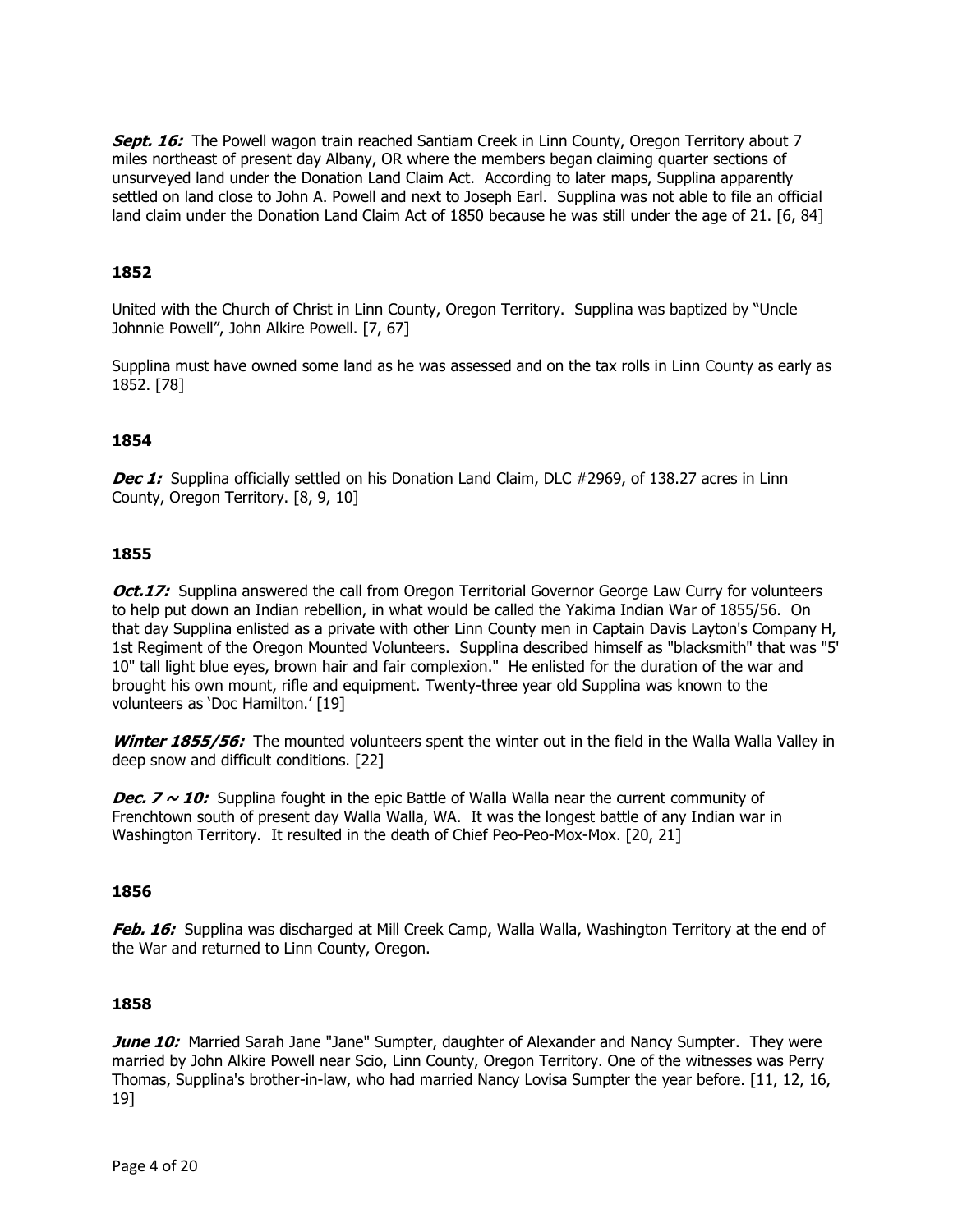**April 29:** Duron Hamilton, Supplina and Jane's first born son was born in Linn County, Oregon. [1]

# **1860**

**Sept. 4:** Supplina, Jane, one year old Duron and what we assume may to be an orphan boy three year old George Cox, were enumerated in the US Census, in the postal district of Lebanon, Linn County, Oregon. Supplina's profession is listed as 'Farmer.' On the previous census page and living close by was Jane's older sister and family Malinda (Sumpter) Compton. [13]

# **1861**

**Feb. 1:** Heman P. Hamilton, Supplina and Jane's second child is born, in Linn County, Oregon. [1]

**June:** Supplina begins the move of his young family (Jane, Duron and Heman) to the Umatilla country in northeastern Oregon, back along the westward trail. We don't have testimony from them as to why they decided to leave family, friends and farm in Linn County, but later accounts suggest that they viewed the Umatilla Indian Reservation as a Christian mission field. [19, 17]

Supplina arrived in Umatilla County by horseback in 1861. His family followed from Linn County the following spring having come up the Columbia on a steamboat after being forced to winter in the Dalles before arriving at Umatilla Landing in March 1862. [27]

During the journey Supplina Hamilton helped his friend, Robert Earl from Linn County, move his cattle over to the foot of the Barlow Road. Robert Earl later wrote of this in his memoirs 'Robert Earl Reminiscences.' The text is without punctuation, riddled with spelling errors and uses the colloquialisms of a pioneer. Robert refers to Supplina as "Dock Hamilton."[28]

*Oct. 24:* Supplina's older brother, John P. Hamilton enlists in the Union Army as a private in "I" Company, 3rd Regiment, California Volunteer Infantry.

# **1862**

**March:** Jane, Duron and Heman arrive and join Supplina near the Umatilla Agency. [27]

**July 23:** Supplina's younger twin brothers, James M. and William M. Hamilton answer President Lincoln's call and enlist in the Union Army with the 85th Illinois Infantry, Company C, from Mason County, Illinois.

**Nov:** Supplina and Jane purchase land in 'Lower Umatilla' near the Oregon Trail about mile and a half northwest of Echo, Oregon Territory. [29]. Supplina ranched, took in work as a blacksmith and they may have begun the manufacture of brooms. [30, 27, 33 p.13]

#### **1863**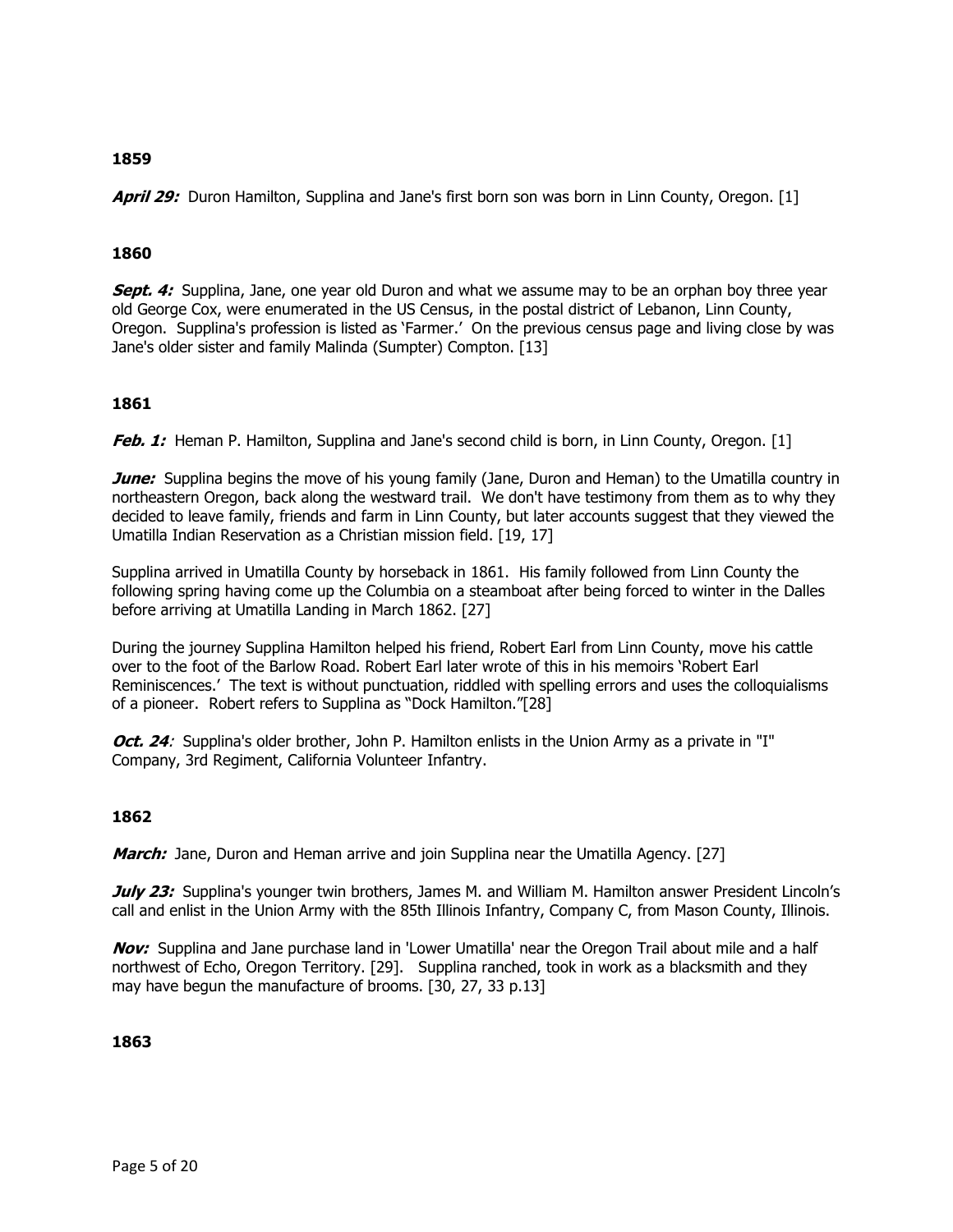Supplina begins active ministry in the Christian Church (Disciples of Christ) as an evangelist in the example of the Powell brothers. They were self-supporting 'farmer preachers' who traveled, taught and established congregations. [7, 14, 15, 18]

**April 20:** Three days before Supplina's 31st birthday Jane gives birth to their third child and first girl, Altha R. Hamilton.

**May:** Supplina was appointed along with Thomas McCoy as the county commissioners of Umatilla County, Oregon. They replaced the first elected county commissioners who before taking office had abandoned their posts to head for the gold strike in Northcentral Washington Territory. Supplina was appointed on the 20th and took the oath of office on May 27th. [31,32]

# **1865**

**Feb. 20:** Jane Hamilton gave birth to their fourth child and second daughter, Dora Hamilton.

#### **1866**

**May/June:** Supplina ran for Umatilla County Judge. He ran as a Regular Union Party candidate. He lost that election. [86]

**July 4:** Supplina and Jane sell their ranch in Umatilla County and head north to the Walla Walla Valley. They apparently lived in another part of Umatilla County temporarily before moving north into the Walla Walla Valley that Fall. [27, 29]

**July 26:** Supplina was awarded the land patent on his original donation land claim in Linn County, Oregon Territory. [41]

**Oct:** The family moved to land Supplina purchased from Jack Hastings near Walla Walla in Washington Territory on the little Walla Walla River near Frenchtown. [19, 27]

# **1867**

**Feb. 24:** Pirena May Hamilton, Supplina and Jane's fifth child, was born in Walla Walla County, Washington Territory. [1]

**May 17:** Supplina Hamilton nominated by acclamation to run for County Commissioner of Walla Walla County on the Union party ticket. Also on the Union ticket for County Commissioner was the founder of Waitsburg, S. M. Wait and A. H. Reynolds. [34, 35, 36]

**May 31:** Supplina a "highly respectable citizen" of Frenchtown, was hit with a bit of mud-slinging politics and had to refute false claims of his support for the 'sore-heads' of the Law and Order party. [37]

**June:** Supplina and Granville Goldstein work to organize the Disciples of Christ in the area of Waitsburg, WT. [72] p. 155

**June 14:** Supplina loses the commissioner race though the Union Ticket is sustained by victories for S.M. Wait and A. H. Reynolds. The Union Party that Supplina was associated with was formed in November of 1862 with the strong support of the Oregon and Washington newspapers. It was a patriotic expression of support for the Union cause with perhaps an aim to help ferret out politicians with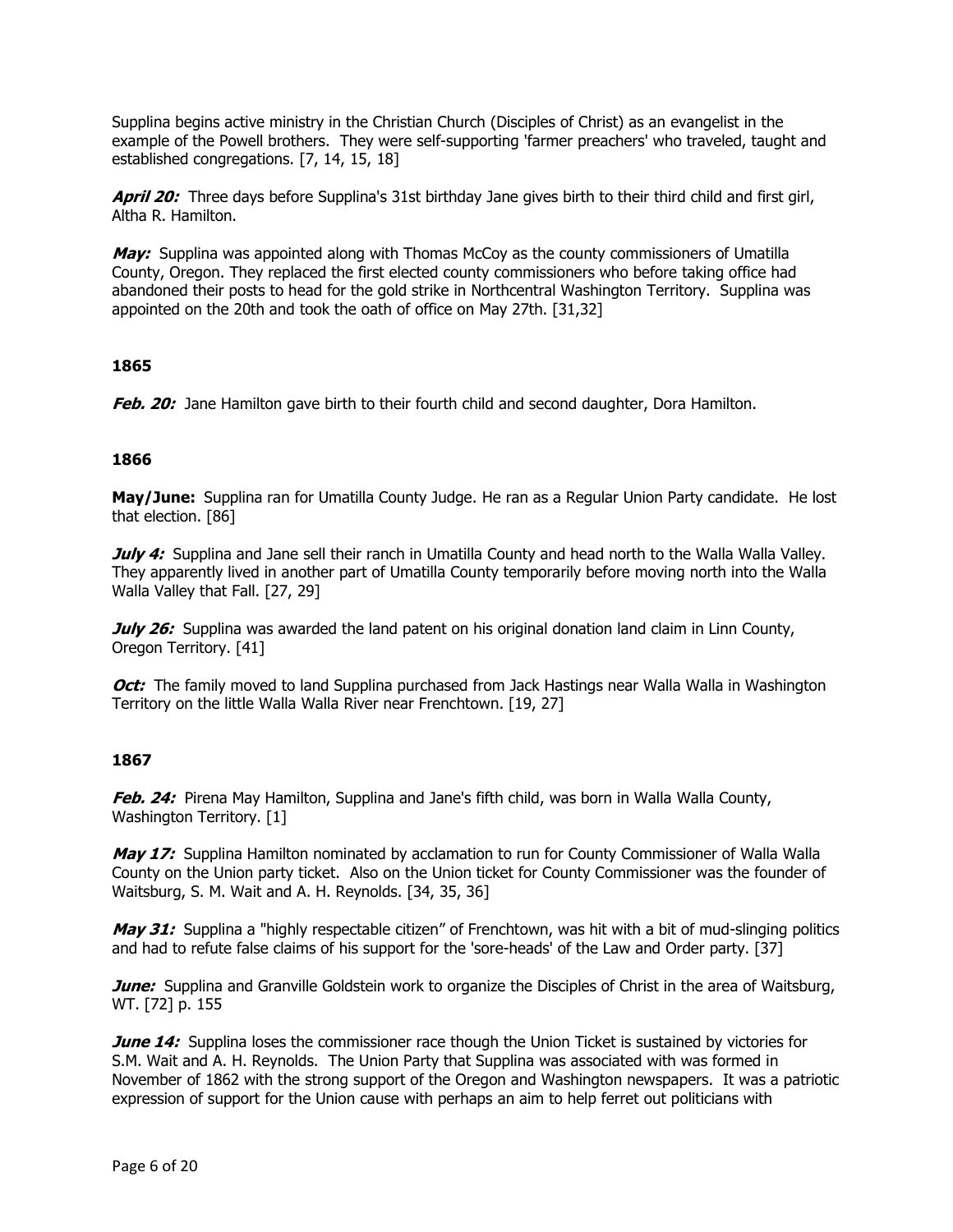Confederate sympathies. The Union party initially was promoted to combine Republicans, Douglas Democrats (Democrats that voted for Stephen Douglas in the 1860 election but then broke with the Southern Democratic party to strongly support the Union), Whigs and others. [38]

**Sept. 8:** Supplina was given a letter of certification that he was an ordained evangelist from the elders of the Christian Church in the Walla Walla River, Ransom Wells and William H. Robbins. This gave Supplina church authority to "Preach the Gospel, Baptize Believers and Solemnize Matrimony." [7]

**Fall:** Supplina and Jane decide to leave Frenchtown and they returned to Linn County residing presumably on their donation land claim property where they remain for the next two years. [19, 27]

# **1869**

Supplina and Jane move a short distance north to property near Aumsville, Marion County, Oregon Territory. [19]

# **1870**

**July 5:** Frank Hamilton, Supplina and Jane's sixth child and third boy is born in Marion County, Oregon Territory. [1]

**Aug 18:** Supplina and Jane are enumerated in the 1870 U.S. Census living in Lincoln precinct, Aumsville, Marion County, Oregon Territory. This general location was just north of and not far from their old donation land claim in Linn County. Jane's family and Supplina's old friends would have been close by. Supplina's occupation is listed as 'Blacksmith' and the value of his personal estate is given at \$500. [39]

# **1872**

**Nov 7:** Judd Hamilton, Supplina and Jane's seventh child and fourth boy is born in Marion County, Oregon Territory. [1]

# **1873**

Supplina and Jane decided to move with their children back to eastern Washington Territory by way of central and eastern Oregon, visiting family and friends along the way.

From Duron Hamilton's later account of the trip, "Our outfit consisted of one 2-horse team and one 4 horse team. My brother Haman [Heman], 12 years old, and I, 14 years old, rode horseback and drove the cattle and horses. Fred Fowler drove one of the teams. His sister, Mrs. Griffith, lived on the Pataha Flat at that time. We crossed the mountains via the Soda Springs route, passed Prineville and stopped on the Crooked River where mother's folks [Alexander and Nancy Sumpter] lived, and rested our teams for a week, as the grass was fine there. Then we came on past Pendleton, Walla Walla, Dayton to Whetstone Hollow where my mother's sister, Mrs. Perry Thomas lived. My father rode horseback to Pataha Flat from there to visit old-time friends, Jake Hastings and William Greer. In a few days he returned and took the family which consisted at that time of four boys and three girls to Pataha Flat, locating on land later owned by Albert Long [unintelligible type]. [two or three words of unintelligible type] in 1873." [27]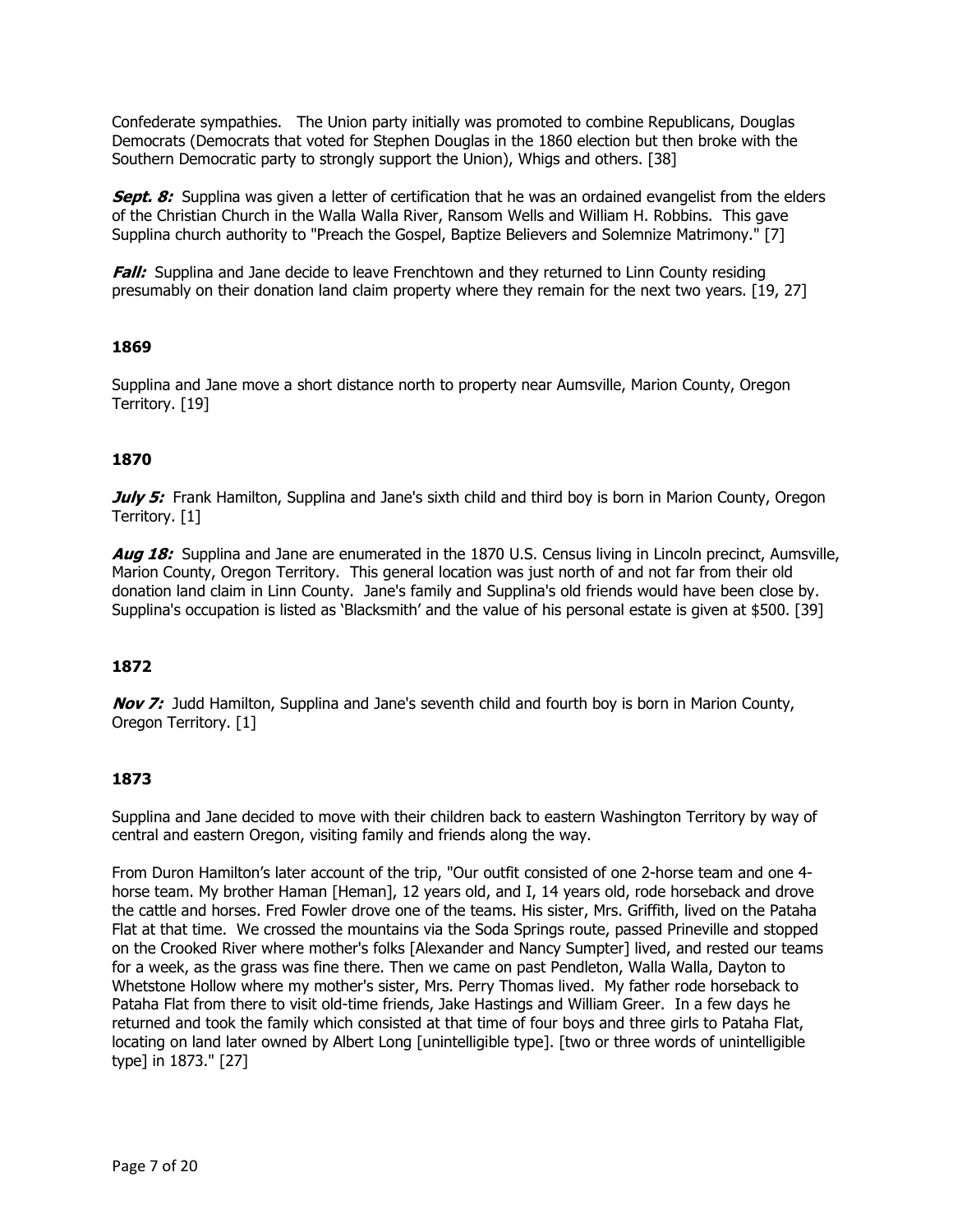**June 21 - 23:** Supplina coordinates and attends the 1st annual meeting of the Disciples of Christ of northeastern Oregon and eastern Washington Territories, held near Waitsburg, WT. It is a three day event beginning on Sunday, June 21st. The meetings were attended by representatives of congregations from Umatilla County, Oregon; Union County, Oregon; Walla Walla County, WT; and Whitman County, WT.

During the meetings Supplina Hamilton, 'Bro. Hamelton' was pledged support for another year of traveling evangelism. His field of evangelistic labor was defined as, "the country lying between Weston, Umatilla Co., Oregon, and Pataha Prairie, Walla Walla County, W. T." [71]

#### **1875**

In 1875 Supplina and Jane finished proving up their preemption homestead claim on Pataha Flat south of present day Pomeroy, WA and filed for a patent award on their claim. They also moved to Waitsburg, WA where Supplina rented a blacksmith shop and went into business practicing his trade. [27]

**July 15:** Effie Hamilton, Supplina and Jane's eighth child and fourth daughter was born near Waitsburg, WT in Walla Walla County, "during the first Christian camp meeting held in a cottonwood grove on the Coppia [Coppei] Creek, it was an annual event for many, many years; my father was a minister of that faith, a pioneer, a black smith of no small repute in the early days in Washington where he lived for many years." [18]

**Fall:** Supplina and Jane move onto a rented farm near Dixie, WA. Supplina filed a homestead claim on a vacant 80 acres and timber culture claims on three 40 acre plots of land. [27]

**Dec. 30:** Supplina and Jane's patent award for the land they had proved up on Pataha Flat was officially granted. To have it awarded in two years they likely paid the U.S. government \$1.25 an acre for the 165.67 total acres of the land. [40]

#### **1876**

Supplina built a blacksmith shop on his homestead near Dixie and took in work from the community. [27]

Supplina organized the Disciples of Christ congregation in the community of Spring Valley near Waitsburg. [72] p.155 [73]

#### **1877**

Supplina was preaching once a month respectively in Disciples of Christ churches in Upper Touchet and Dixie, WT. [74]

#### **1880**

**March 30:** Ida Hamilton, the ninth and last child of Supplina and Jane Hamilton was born in Walla Walla County likely at home near Dixie, WT. [1]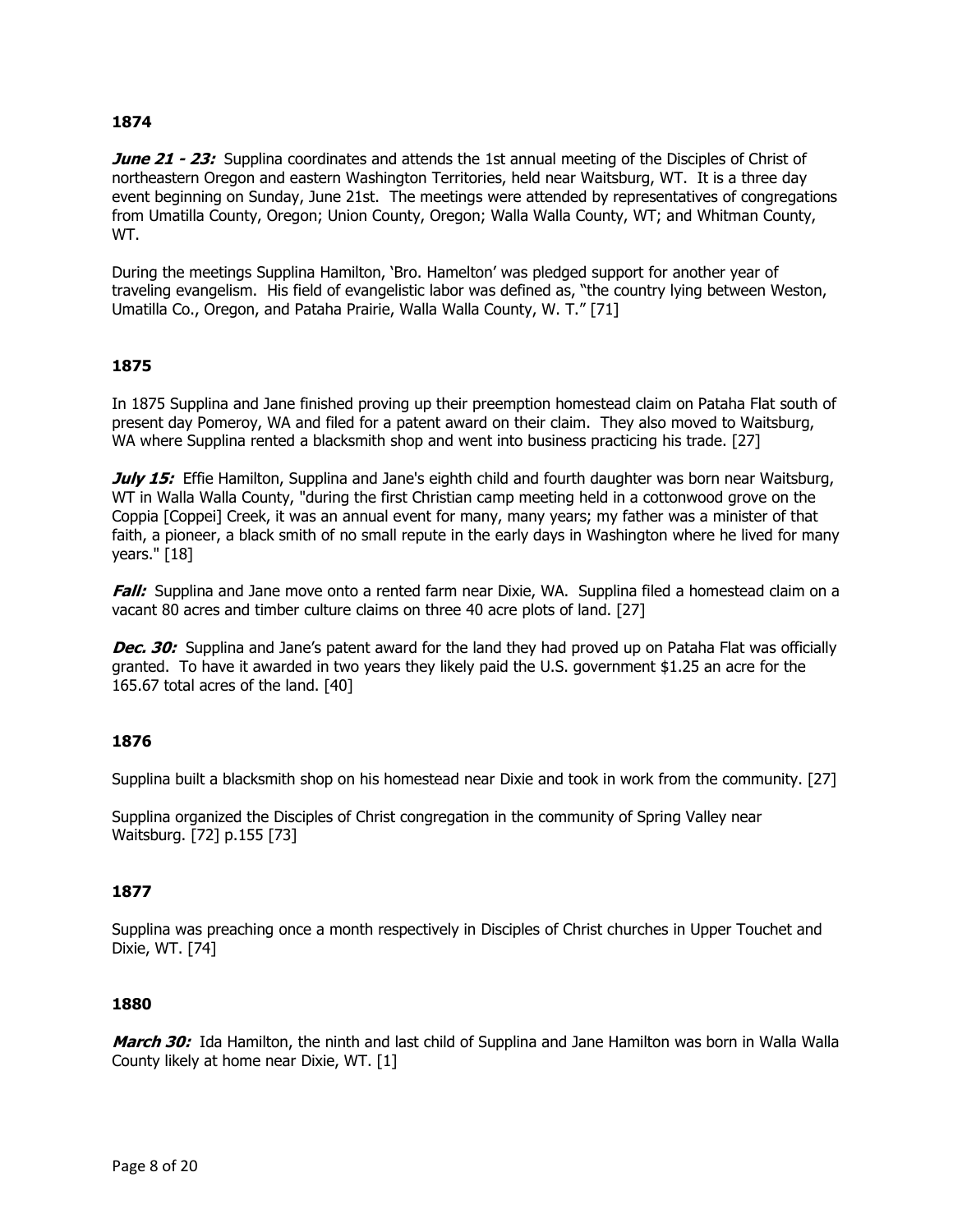**June 19:** Supplina, Jane and family are enumerated in the 1880 U.S. Census. They were living in Walla Walla County, Washington Territory. Supplina's occupation is listed as "Preacher." Supplina and Jane are listed with their nine children including Duron's wife Laura and their two young children, Olive and Charles. [69]

# **1883**

Supplina helps to organize the consolidation of the congregations of Waitsburg, Bundy Hollow and Spring Valley, forming a congregation of 60 souls. Their meeting place was a school house in Waitsburg. [73]

# **1885**

Supplina and Jane continue to live near Dixie, WT. Supplina continues to travel and evangelize, preaching occasionally in Dayton for the Disciples of Christ meeting in a rented hall on main street. [72] p.142

Supplina and Jane were enumerated that summer in the Washington Territorial census. Their children at home were; Pirena, Frank, Judd, Effie and Ida. [77]

#### **1887**

**June 11:** Supplina Hamilton attended the Pioneer and Indian War Veterans meeting in Walla Walla, WT; "The pioneers of Eastern Washington met at the court house yesterday afternoon with a membership of seventy six… after the Pioneers meeting the Indian War Veterans organized a camp and adopted a constitution and by-laws. Following is the present membership… S Hamilton, private, Co H Oregon Vols., 1855." [42]

# **1888**

Supplina and Jane Hamilton traded their land near Dixie for land on Union Flat Creek in Whitman County, WT, south of Endicott, to which they moved their family and farming operations. The long Union Flat Creek Valley had been the first area settled by white farmers in Whitman County. It was initially settled by Union Army Civil War Veterans; hence the name 'Union Flat.' A few miles away closer to Colfax there is an area and creek known as 'Rebel Flat' for the same reason. The first white settler in Whitman County, George Pangburn, lived right 'next door' to Supplina and Jane on the land immediately to the West of them on the creek bottom. [22, 81]

#### **1889**

**June 27:** Methodists hold a camp meeting near the Supplina and Jane Hamilton Place; "The Methodists, of the Pullman circuit will hold a camp meeting on Union Flat, below the Hamilton place, commencing June 27th and continuing over two Sabbaths." [43].

The Hamilton place was a great place for a camp meeting. There were some pine trees and plenty of flat protected bottom land to camp and pitch tents with a good source of water for people and animals. The rolling hills rising to the southern edge of their land provided a natural amphitheater for listeners to hear those speaking. Later the Hamilton School, District #111, would be built at this location. [80]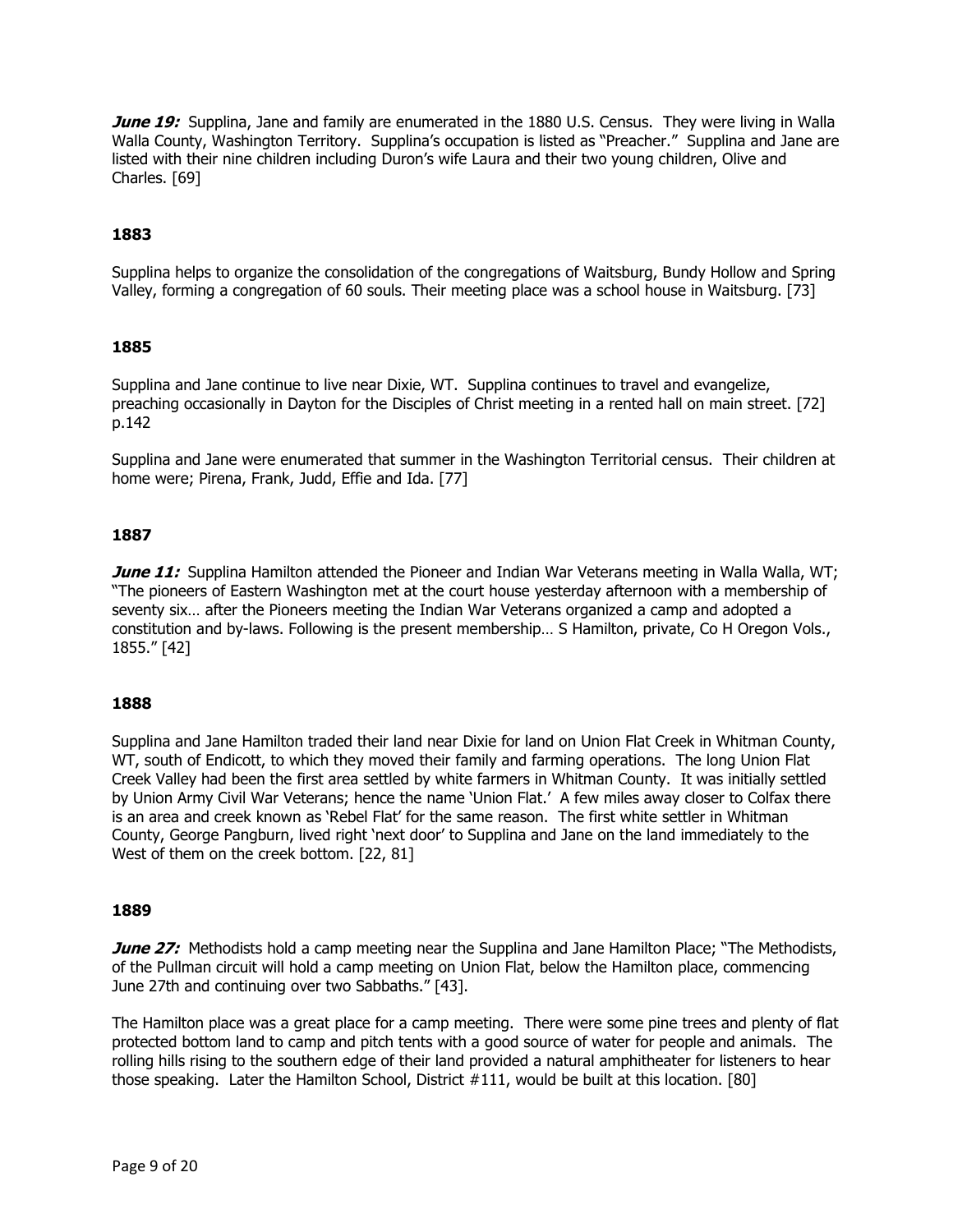**Nov. 11:** Washington Territory is admitted as the 42nd State in the United States of America.

# **1891**

**May 17:** Supplina writes a letter to his son Frank in Waitsburg from the home place on Union Flat south of Endicott in Whitman County. Supplina is busy breaking virgin sod as is his son Heman (spelled Heaman in the letter). Their winter wheat crop from the prior year is so far a failure. It has been a dry spring. Supplina preached in the church in Endicott that day. [75]

**June 18 – 28**: Camp meeting at Cozier's (perhaps John C. Cozier) on Pine Creek (near Farmington, WA) beginning on June 18th and lasting over two Sundays. Supplina planned on attending. [75]

# **1897**

**June 12:** The United Brethren hold a camp meeting near the Supplina and Jane Hamilton place; "The United Brethren will hold a camp meeting on Union Flat, near the Hamilton place, commencing June 22nd and continuing till after the Fourth of July." [44]

# **1898**

**Nov. 12:** Supplina Hamilton, Populist Party candidate for Washington State Representative from the 7th District loses; Headline: "Redeemed from Populism – The Pops Knocked out in County and State. Everything Republican." [45, 46]

Supplina was active in Populist Party politics in this era. The Populists were a 3rd party, largely a rural farmer's party. In the 1896 presidential campaign the Democratic Party candidate, William Jennings Bryan, took up many of their causes nationally and the Populist Party 'fused' with the Democrats.

In the November 1898 election, Supplina Hamilton ran for a seat as a Washington State Representative from the 7th Legislative District in Eastern Washington under the Populist Party banner. The Populist candidates were defeated by the Republican Party candidates in Whitman County and across Washington State.

By 1900 the fusion had fizzled and the Populists would never really again contend for national influence. The Hamilton family clearly thought a lot of William Jennings Bryan as Duron and Laura Hamilton named one of their sons, born in July of 1897, William Jennings Bryan Hamilton! [82]

**Dec. 22:** Supplina Hamilton conducts the funeral service for Mr. W. W. Hodges in Ewartsville, Whitman County. Over his years of ministry Supplina officiated at hundreds of weddings and funerals. His daughter Effie wrote of her Dad that he, "preached for 30 years never received a dollar for his services. He married about 300 couples, preached as many funerals. Always believing what Jesus said to his disciples when he sent them out and said freely ye have received freely given. Kept that attitude all through life." [47, 18]

# **1899**

**Dec. 9:** Supplina was elected chairman of the Populist Party in Whitman County in a meeting in Colfax, WA. At this time the party was near its end nationally and was not the significant force in the 1900 election as it had been in 1896. [48]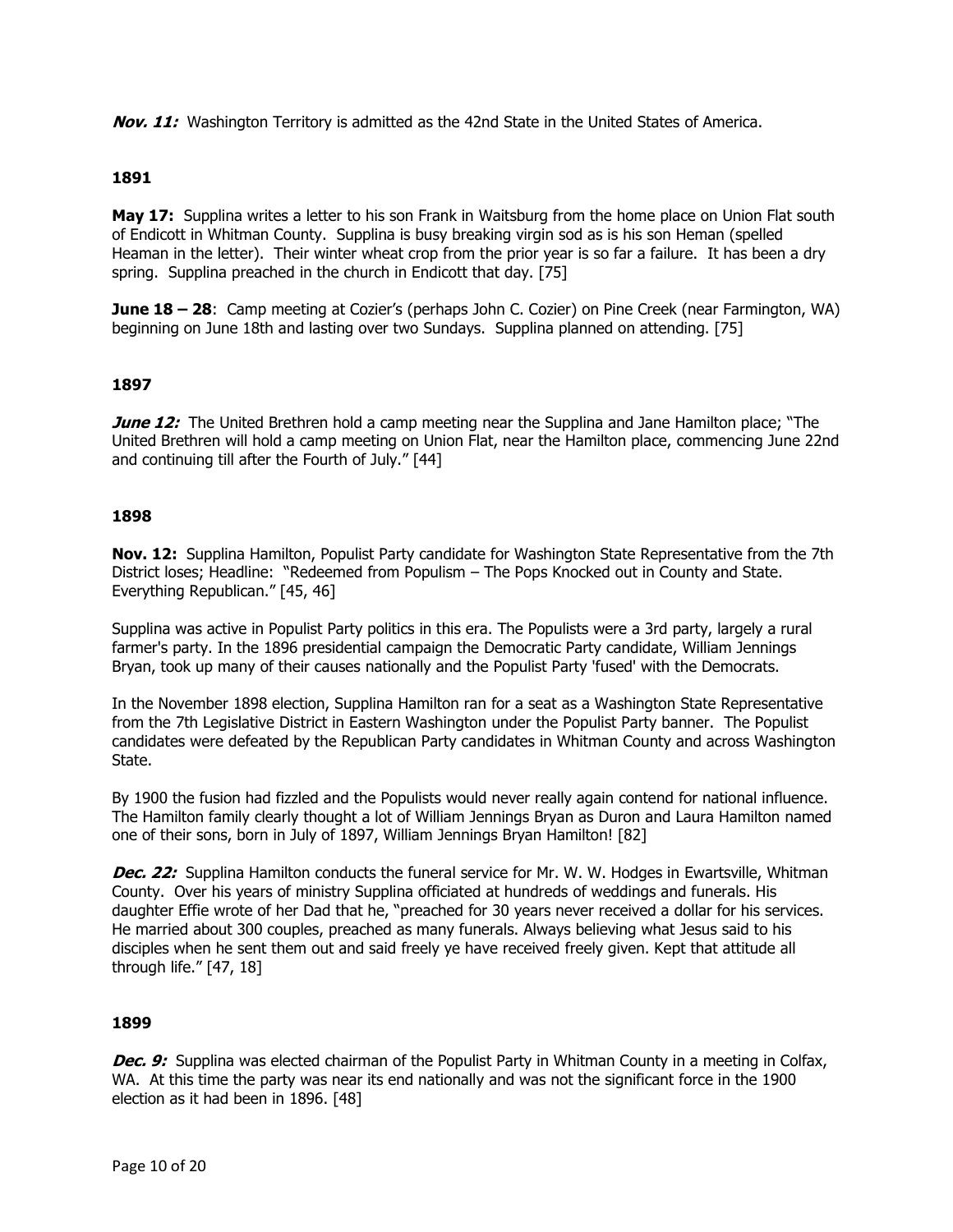**Feb. 10:** Rev. S. Hamilton remembered ministering in Dusty, WA this saturday on his visiting circuit around the area. [49]

**April 2:** Supplina conducts the funeral service for Edwin Huntley. [50]

**May 17:** Supplina Hamilton and the contentious Populist Party Whitman County Convention. The Populists in the county were split on whether to join with the Democrats in the election of 1900 to advance their agenda. Supplina Hamilton strongly argued for 'fusion' with the Democrats but ultimately the motion failed. [51, 52]

From the report in the Seattle Times: "Fusion of Forced Defeated. Special Dispatch, Colfax, Wash., The Populist convention reconvened Thursday at 1 o'clock … The committee on platform and resolutions, brought in a voluminous report endorsing the national platform of 1896 and embodying the Sioux City platform and recommending direct legislation; denouncing the gold standard and endorsing the nomination of [William Jennings] Bryan and Towne… W. H. Larkin of Colfax moved that the whole report with its recommendations be substituted by one plank for direct legislation. Then the fun began. Fusion was "cussed" and discussed in all its phases, one delegate favoring Fusion, S. Hamilton, who was defeated two years ago for the Legislature, declaring that the Populists had never elected any one without the help of the Democrats." [53]

The pro-fusionist leaders of the Populist party were further criticized in an editorial June 1, 1900 in the Colfax Gazette; "CROPS AND POLITICS (editorial of the Colfax Gazette)… Cass Crow, H. B. Treff, R. H. Parket, Rev. S. Hamilton and half a dozen others do not carry the populist or any other party with them every time they swing like a weather vane to each passing political breeze." [54]

Supplina Hamilton was no stranger to local political leadership or public service. Over the years Supplina had been a volunteer soldier in the 1st Regiment of Oregon Mounted Volunteers during the Yakima Indian War of 1855/56; was the second county commissioner of Umatilla County, Oregon Territory (appointed in May of 1863 to fill a vacancy); ran for county commissioner of Walla Walla County, Washington Territory on the Union Party ticket in May of 1867 and lost; ran for Washington State Representative for the 7th District on the Populist Ticket in 1898 and lost; served as a School Board Director for the Endicott School District #111 in 1898 (likely for other years also).

**June 2:** Supplina Hamilton conducts funeral service for William Headlee [55]

**June 23:** Supplina and Jane are enumerated in the 1900 US Census. There are living alone on their home place in Union Flat Creek, south of Endicott in Whitman County. They have family members living nearby. [70]

# **1901**

**May 10:** Supplina Hamilton, gave the Sunday afternoon sermon in Pleasant Valley, WA. Pleasant Valley may have been a rail stop and small community near St. John, WA. Supplina likely preached at an outdoor 'basket meeting' where people from the surrounding communities came, enjoyed the preaching and brought their picnic basket lunches. Supplina and several of the Hamilton family graves are in the Pleasant Valley cemetery on State Highway 23 just east of St. John, WA. [56]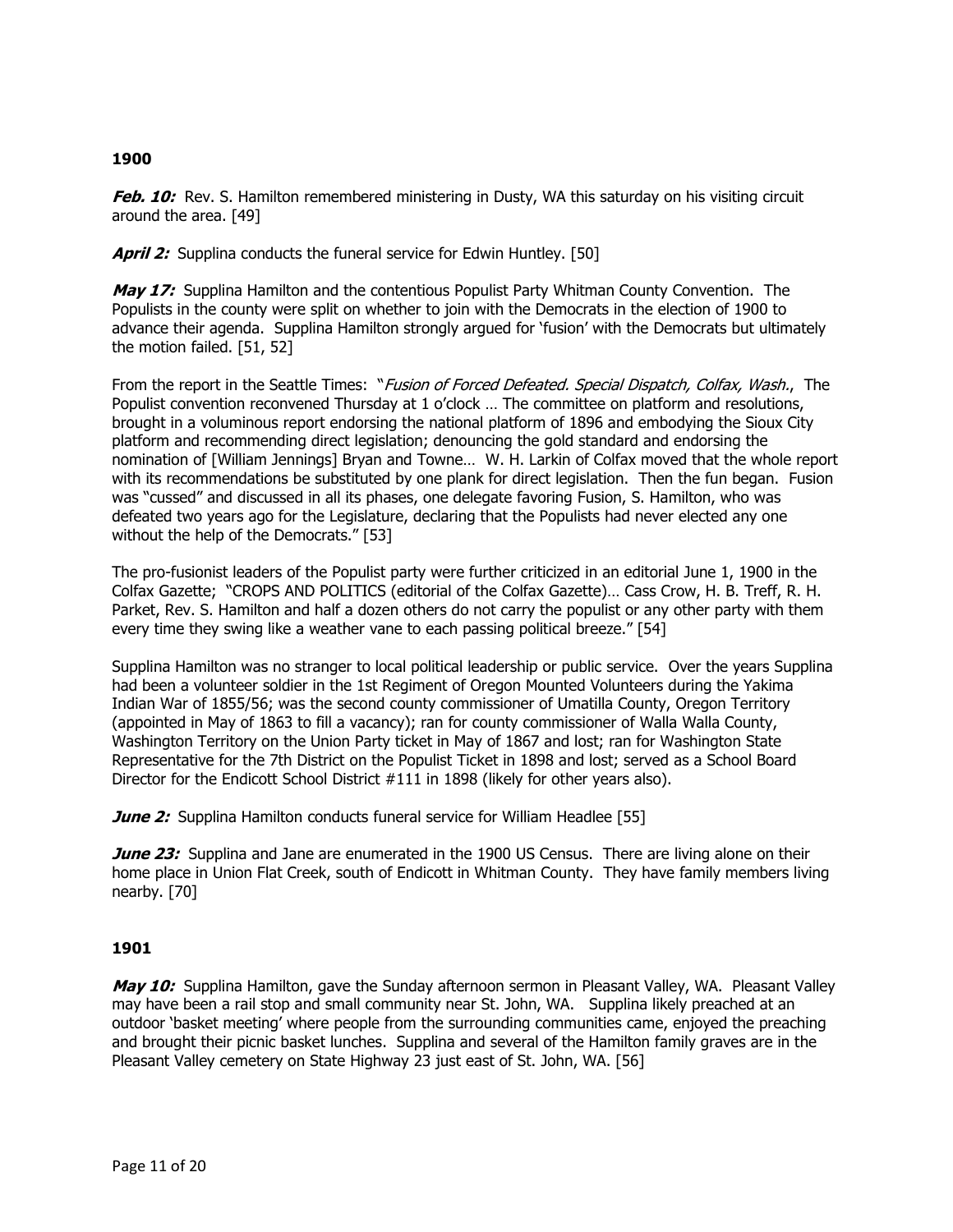**June 9:** Supplina preaching in Penawawa in the morning before the start of the Hamilton family reunion at the Hamilton place on Union Flat Creek.

"Locust Lane, Penawawa: The basket meeting at the Locust Grove on the 9th was well attended, and judging from the pleasant faces and cordial greetings of all present, especially the young folks, all enjoyed the exercises which was in the forenoon presided over by Rev. S. Hamilton, as announced; but owing to feebleness from old age and an indisposition on account of a severe cold, after partaking of the many good things prepared for the occasion, returned home to join his wife in a happy reunion of three generations, which, including some more distant relatives, numbered sixty souls, many of whom are most near and dear to this venerable old couple. However, the afternoon services were ably conducted by visiting ministers of the Methodist and Free Methodist persuasion, who leave an appointment for a grove meeting at this place for the fourth Sunday in this month. An appointment was also left by the Rev. Mr. Hamilton for the second Sunday in July." The Colfax Gazette. [57]

Penewawa was a little community on the north shore of the Snake River 12 miles West of Almota where the first territorial road from Walla Walla to Spokane Falls crossed the Snake River. It was also a port on the Snake River for the Oregon Steamship Navigation Company. It no longer exists, covered by Lake Bryan, the back waters of the Little Goose Dam. It was well shaded with groves of trees and orchards watered from Penawawa Creek that emptied into the Snake. It was a central place on a main road and river route that area ministers could invite people to come on Summer Sundays for a 'basket meeting.'

These basket meetings (as in picnic baskets) were composed of a morning and an afternoon outdoor meeting in the park like setting of a grove of trees near the river. After the morning service everyone would break out their picnic baskets and share a meal potluck style. Most everyone would then head home after the afternoon meeting. The article above mentions that Supplina Hamilton had the morning service but did not stay for the afternoon meeting. He went home to meet his family gathering in for a reunion on the Hamilton place on Union Flat Creek. This was the second of three large Hamilton family reunions at the farm on Union Flat. The first was in June of 1898, the second was the one mentioned here in 1901, and the last reunion during Supplina's lifetime was in June of 1904.

**June 9:** The Hamilton family reunion at Supplina and Jane's home place on Union Flat creek began. The Hamiltons then had the custom of a full-family reunion every three years. [9, 57]

# **1902**

Supplina and Jane sold their home and farm on Union Flat Creek and purchased 800 acres of farm land two miles south of St. John, WA. Their new farm was still close by family in Whitman County about 17 miles north of their old home place. [22]

**July 22:** Supplina Hamilton - U.S. Patent issued for invention: Swinging Gate; "Of Interest to the People of the Pacific Northwest: These patents where issued today… Washington - … Supplina Hamilton, Swinging Gate;" The San Francisco call. [61]

Supplina Hamilton was an inventor. For much of his professional life he was a blacksmith and the nature of that trade is metal fabrication. For this invention, filed late in life, he was awarded U.S. Patent #705,401 on July 22, 1902. The invention was for a semi-automatic swinging gate that a driver on a buckboard or freight wagon could operate without having to dismount and leave his team. At least one contractor, Stewart and Pierce, Inc., in Yakima advertised that they had the license to build the patented Hamilton Swinging Gate. [63]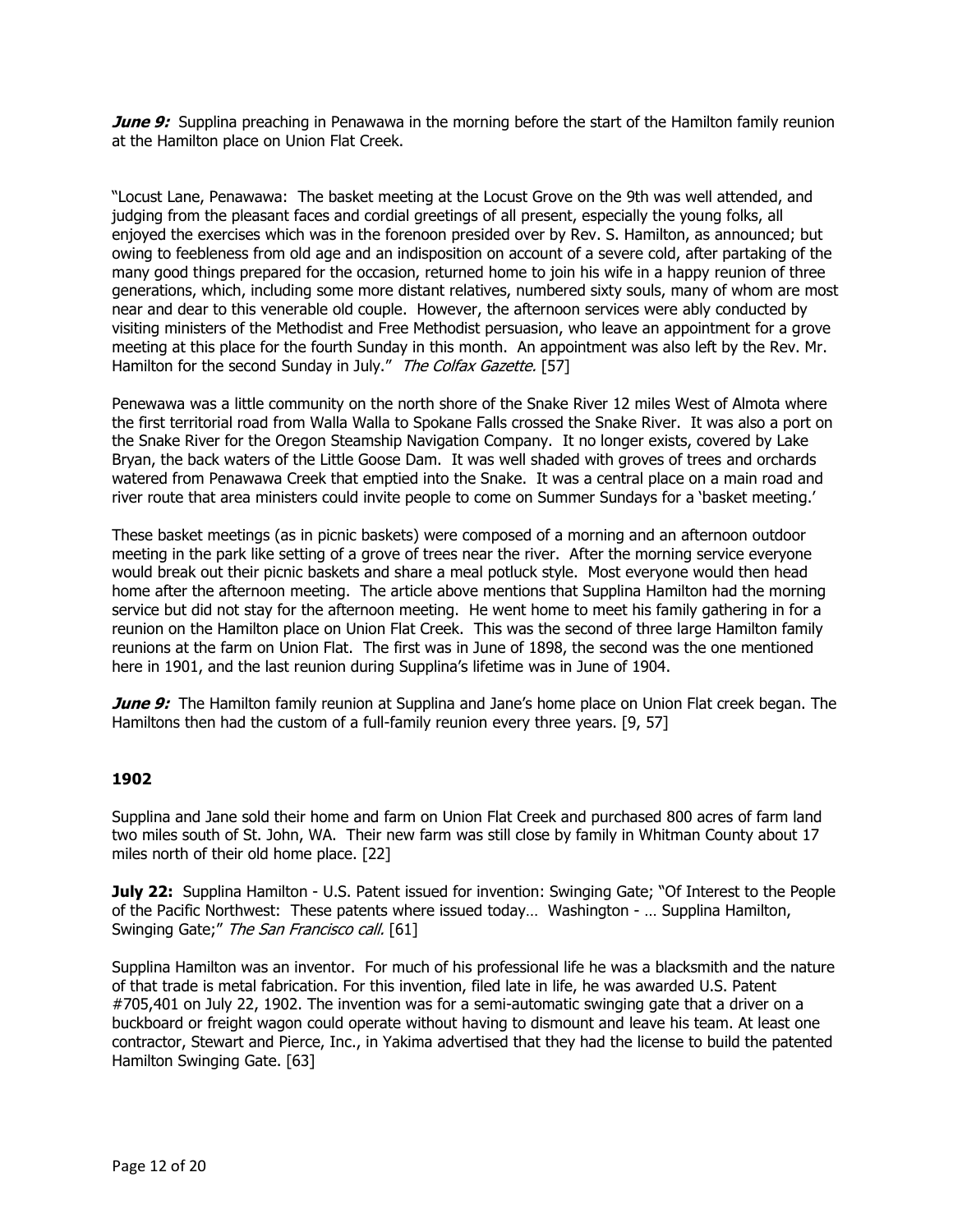**June 11:** Hamilton Family Reunion at Supplina and Jane's new home place south of St. John, WA. The event was covered by a newspaper reporter from The Colfax Gazette. Text of Article below:

HAMILTON FAMILY REUNION.

Experience of One of the Early Pioneers in Indian Wars.

St. John, June 11 - The Hamilton home, three miles south of this place, was yesterday the scene of an unusual event - the third triennial reunion of the family of S. Hamilton, until lately a resident of Union flat, south of Endicott.

It was the forty-sixth anniversary of the marriage of S. Hamilton and Jane Sumpter, which occurred in the Willamette Valley, Oregon, in 1858. Though Mr. Hamilton is 72 years old, he in quite strong physically and mentally, as is also his wife, who is six years his junior. At the reunion yesterday, the nine children who have blessed their union, were all present. They are D. Hamilton, Starbuck; H. P. Hamilton, Endicott; Mrs. S. W. Smith, Spokane; Mrs. Dora Shaw, Deer Park; Mrs. S. S. Gilbert, Lenore, ldaho; Frank Hamilton, St. John; Judd Hamilton, Endicott; Mrs. Walter Gilbert, Lenore, Idaho: Mrs. C. C. Cole, St. John.

These old people enjoyed the presence also of thirty grandchildren and four great grandchildren. In the forenoon the assemblage, numbering something like 150, listened to phonograph selections, and to songs by children and friends present. Tables were spread with sufficient choice delicacies to have fed three hundred people and those fortunate enough to be present heartily enjoyed the spread. In the afternoon the guests were again favored with musical numbers, after which Mr. Hamilton gave a short sketch of his life and experiences in the Cayuse Indian war, of which he is a veteran. He said in part:

"I have had many thrilling experiences, but even in Indian wars I was never so embarrassed in all my life, as when I stood beside this woman here (pointing to his wife) forty six years ago to be married. I crossed the plains in 1851 and settled in the Willamette valley, where there seemed to be nothing at all for a young man to do but split rails, so I hired out and worked at splitting rails for three winters."

"In 1855 Governor Curry of Oregon territory called for volunteers to fight Indians. I went with an expedition into the Walla Walla country against Chief Pu Pu Mox Mox and his band. He was a wary old chieftain who, at the head of about 1200 warriors, laid a scheme to entrap us at the mouth of the Touchet canyon. He claimed, through the interpreter, that he had a feast prepared for us and would hold a conference with us at the mouth of the Touchet. Our men knew something by experience of Indian treachery, and would agree to no such plan. We decided, however, to hold Pu Pu Mox Mox and some other Indians as hostages until we could make terms with them. The interpreter passed back and forth several times with messages between us and the Indians, but at last the latter grew restive and fired on us as the interpreter was returning to our lines. We drove the Indians across Snake river, fighting at different times."

"One remarkable thing I noticed in particular during battle was the marked devotion the horses showed to their riders. I had a horse that was only too glad of a chance to break loose and run off, yet when I, with others of our company, was obliged to dismount in a skirmish, that horse never moved from where I left him. Another instance was that of a horse belonging to an Indian medicine man, who, believing himself impervious to bullets, rode out in the open in defiance of our men. A bullet pierced his brain, and in an instant he had fallen from his horse, but the animal, with dumb devotion to his master, turned and stood over the Indian's prostrate form, as if to shield him from further danger."

"In conclusion, children, I would say that I have tried to live a Christian and to set you an example worthy of imitation. Follow therein."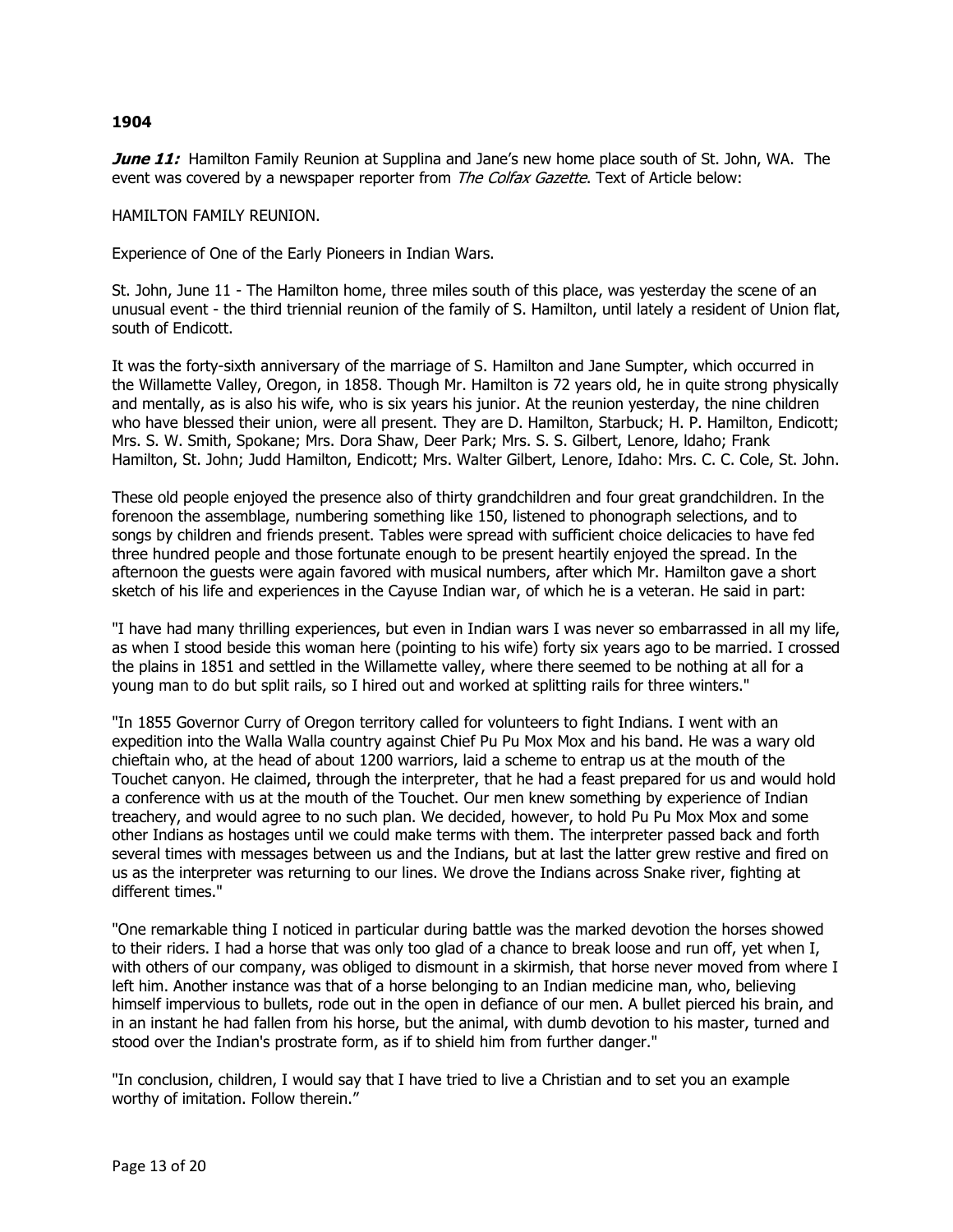S. Hamilton was born in Cass County, Illinois 72 years ago and was left an orphan in early life. In 1851, when 19 years old, he crossed the plains to the 'Oregon country' and settled in the Willamette valley. At 20 he embraced Christianity, later preaching the gospel. In 1854 be met Miss Jane Sumpter, who became his bride four years later. In course of time the family moved to Walla Walla County, where they resided for thirteen years, removing to Union Flat in Whitman County in 1888, where they resided until about thirteen months ago. The place near St. John, comprising about 800 acres of excellent land, was purchased and the old people moved there.

Of the relatives present other than children and grandchildren, were Mrs. Minnie Saunders, Waverly; Mrs. Amanda Malcolm, Dayton; Mr. and Mrs. Frank Neilly, Moscow, Idaho.

In closing a number of songs and recitations were rendered, one of the last songs being sung by four little granddaughters, entitled "At the Cross," which piece was a favorite of their grandfather. After expressing the wish that these old people should live to see another reunion three years hence, the guests departed. The Colfax Gazette. [64]

# **1905**

**Feb. 9, 7:15AM:** Though having been lively and in relative good health and sound mind, Supplina apparently suffered a stroke ('stricken with paralysis') on Saturday Feb. 4th and lost the ability to speak. After five days in this state, Supplina died at home near St. John the morning of Thursday, Feb. 9th. Supplina's funeral was the next day Friday Feb 10th at 11AM in their home south of St. John. The following day, Saturday February 11th, Supplina was buried in the Pleasant Valley Cemetery, just east of St. John, Whitman County, WA.

Here is a quote from the end of Supplina's obituary, "The community has lost an intelligent citizen, the family a devoted father, and lifelong companion, and everyone who knew him has lost a kind friend."

Notice of Death: "DIED. Hamilton – St. John, Wash., February 9, S. Hamilton, aged 72 years." [66, 76]

Obituary: [7, 67]

Printed Funeral Notice and Flyer: [76]

Last Will and Testament and Probate Court Documents: [65]

#### **Sources:**

[1] Supplina and Jane Hamilton Family Bible record: http://www.myhamiltonfamily.org/HamiltonDocuments/Supplina\_Hamilton\_Family\_Bible\_Record.pdf

[2] Shiloh Cumberland Presbyterian Church: http://www.myhamiltonfamily.org/HamiltonDocuments/History\_Shiloh\_Cumberland\_Presbyterian\_Church \_Cass\_Co\_Virginia\_IL\_1827\_1955.pdf

[3] 1835 Morgan County, Illinois State Census: http://www.myhamiltonfamily.org/HamiltonDocuments/1835 IL Census John Hamilton Household Mor gan\_Co\_IL\_2\_84B\_01\_0088.jpg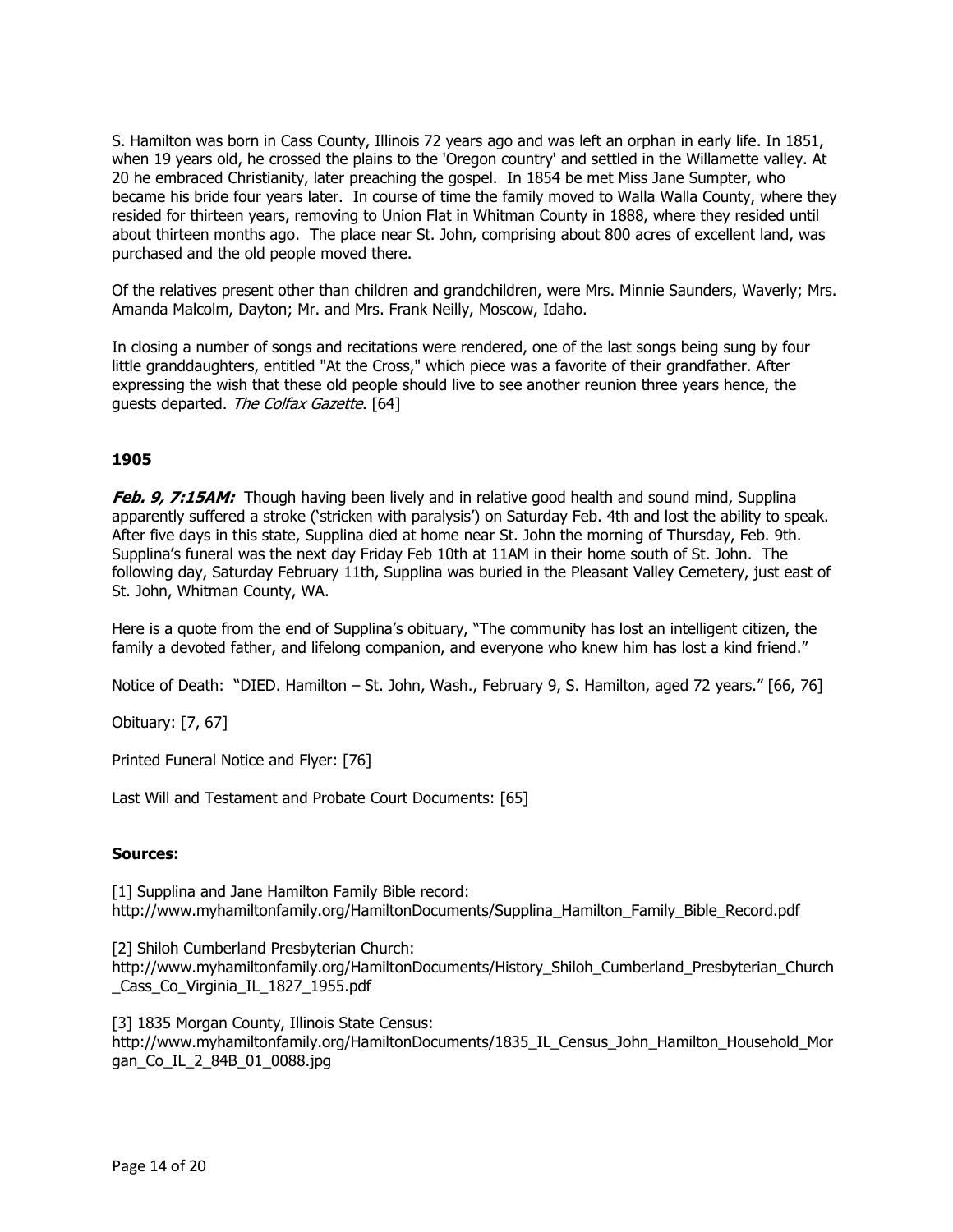[4] Powell History:

http://www.myhamiltonfamily.org/HamiltonDocuments/Powel\_Family\_History\_by\_JM\_Powell\_1921\_page s 24-41 Emigration to Oregon.pdf

[5] Illinois Regional Archive records, collected by Joyce (Stover) Hamilton: http://www.myhamiltonfamily.org/HamiltonDocuments/Supplina Hamilton 1842 Virginia Cass County Il linois\_School\_Record.pdf

[6] Albany Oregon Newspaper article: http://www.myhamiltonfamily.org/HamiltonDocuments/John\_and\_Alfred\_Powel\_Albany\_Oregon\_Newspa per Article by Everett Earl Stanard.pdf

[7] Supplina Hamilton, Obituary and 1867 Letter of Ordination: http://www.myhamiltonfamily.org/HamiltonDocuments/Supplina\_Hamilton\_Obituary\_Ordination.pdf

[8] Genealogical Material in Oregon Land Claims: http://www.myhamiltonfamily.org/HamiltonDocuments/Genealogical material in Oregon donation land claims\_Supplina\_Hamilton.pdf

[9] Linn County Oregon Pioneers - Supplina Hamilton: http://www.myhamiltonfamily.org/HamiltonDocuments/Linn\_County\_Oregon\_Pioneers\_Supplina\_Hamilto n.pdf

[10] Donation Claim Location Map - Oregon Historical. http://www.myhamiltonfamily.org/HamiltonDocuments/Supplina\_Hamilton\_DLC\_Map\_T11S\_R2W\_Linn\_C o\_Oregon.gif

[11] Supplina and Jane Hamilton Marriage record of minister John Alkire Powell. http://contentdm.lib.byu.edu/cdm/ref/collection/Diaries/id/1857

[12] Oregon State Archives: http://genealogy.state.or.us/detail.php?id=38950

[13] 1860 US Census, Supplina and Jane Hamilton, Lebanon district, Linn County, Oregon. http://www.myhamiltonfamily.org/HamiltonDocuments/SupplinaHamilton\_1860\_US\_Census.gif

[14] The Powell Brothers -- John, Alfred and Noah, Pioneer Oregon Gospel Preachers: http://ncbible.org/nwh/ProPowell.html

[15] Supplina Hamilton - Pioneer Preacher: http://ncbible.org/nwh/ProHamilton.html

[16] Supplina and Jane Hamilton, Marriage Certificate: http://www.myhamiltonfamily.org/HamiltonDocuments/Supplina\_Hamilton\_Sarah\_Jane\_Sumpter\_Marriag e\_Record.jpg

[17] Biography of Osta H. Stuckey, A History of Central Washington, 1929, p. 235: http://www.myhamiltonfamily.org/HamiltonDocuments/A\_History\_of\_Central\_Washington.pdf

[18] Effie (Hamilton) Darland, remembrances:

http://www.myhamiltonfamily.org/DisplayWisdom.cfm?WisdomID=15andTitle=Aunt%20Effie's%20Life% 20-%20Daughter%20of%20Supplina%20and%20Jane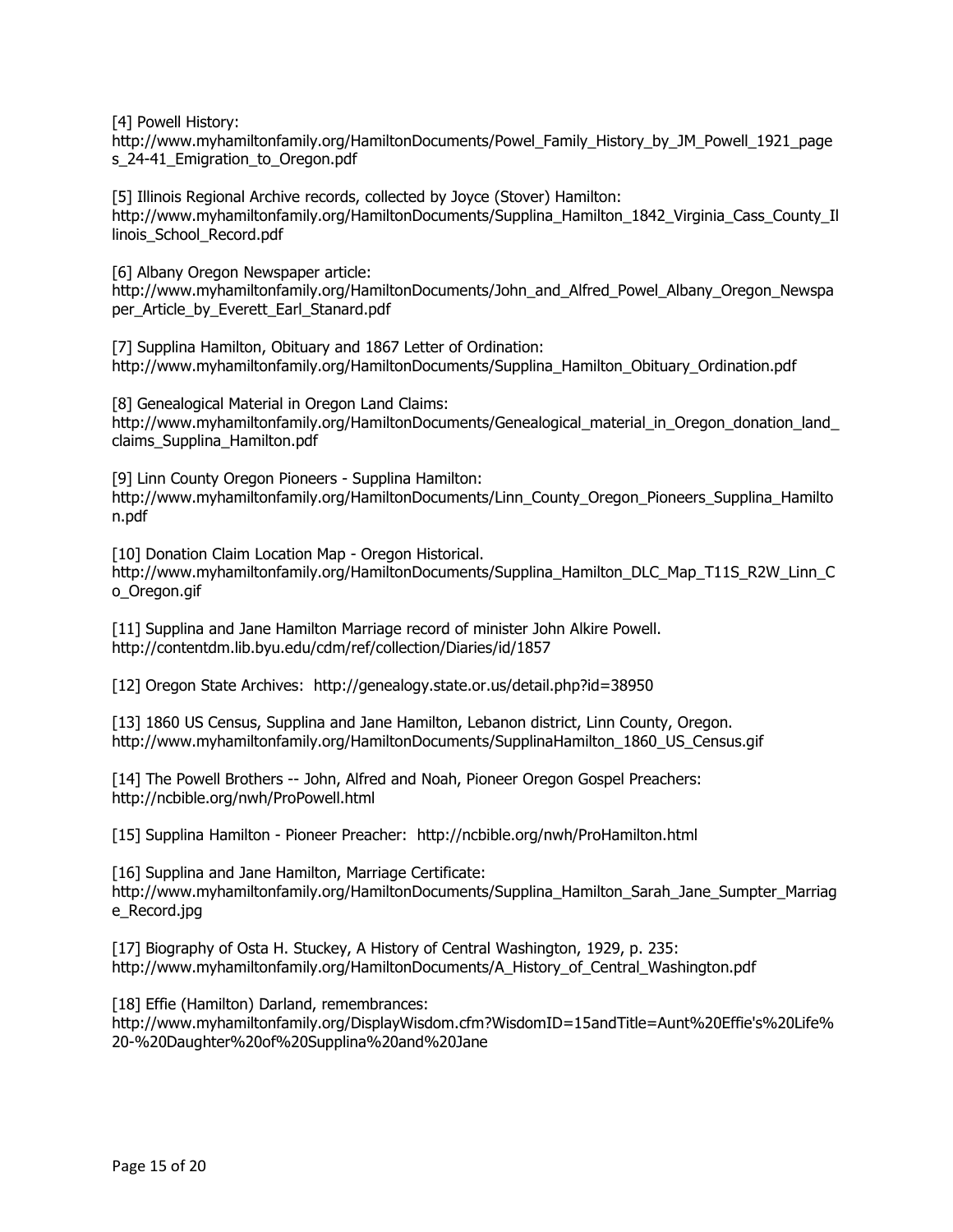[19] Supplina Hamilton, Indian War pension application files:

http://www.myhamiltonfamily.org/HamiltonDocuments/Supplina\_Hamilton\_Yakima\_Indian\_War\_Pension\_ File.pdf

[20] Battle of Walla Walla, Frenchtown: http://www.frenchtownpartners.zoomshare.com/5.html

[21] Battle of Walla Walla, Historylink:

http://www.historylink.org/index.cfm?DisplayPage=output.cfmandfile\_id=8132

[22] Duron Hamilton, History of Southeastern Washington, p. 417-418: http://archive.org/stream/illustratedhisto00shav#page/416/mode/2up

[23] WPA, Series 1, Counties, Linn Co., Interviews, M - Z, box 43b: http://www.myhamiltonfamily.org/HamiltonDocuments/WPA\_Interviews.pdf

[24] On the Oregon Trail in 1851 - Canaries, Buffalo-Chips, and Elephants by Albert "Skip" Belanger: http://www.oregonpioneers.com/1851TrailPublication.htm

[25] John Alkire Powell, Day Book and Journal, 1851 to 1878: http://www.myhamiltonfamily.org/HamiltonDocuments//PowelDiary/John\_Alkire\_Powel\_Daybook\_Oregon Trail Diary 1851 1878.pdf

[26] Master List of Emigrants on the 1851 Oregon Trail: http://familytreemaker.genealogy.com/users/b/e/l/Albert-E-Belanger/FILE/0010page.html

[27] Early Settler Recalls Facts in Biography, East Washingtonian, Pomeroy, WA Thursday July 7, 1932: http://www.myhamiltonfamily.org/HamiltonDocuments/Duron-Hamilton-Autobiography-July-1932.jpg

[28] Excerpts of "Robert Earl Reminiscences", Oregon Historical Society collection, provided by Avis Reddaway:

http://www.myhamiltonfamily.org/DisplayWisdom.cfm?WisdomID=20&Title=Supplina%20%27Doc%27% 20Hamilton%20and%20the%20Earl%20Family

[29] Supplina and Jane Hamilton, Umatilla County Land Records, 1862 - 1866: http://www.myhamiltonfamily.org/HamiltonDocuments/Supplina\_and\_Jane\_Hamilton\_land\_transactions\_ Umatilla\_Co\_OR\_1862~1866.pdf

[30] Hamilton broom "factory" - 1866:

a) Morning Oregonian, March 22, 1916. "In Other Days - Half a Century Ago" http://www.myhamiltonfamily.com/hamiltondocuments/The-Oregonian-March-22-1916-Hamilton-Broom-Factory.pdf

b) The Daily Oregonian, March 22, 1866 (2/3rds of the way down the first column of page 2): http://www.myhamiltonfamily.com/hamiltondocuments/The-Daily-Oregonian-March-22-1866-Hamilton-Broom-Factory.pdf

[31] Union Bulletin, Walla Walla, WA, Aug. 4, 1946. p.2 col.1: http://www.myhamiltonfamily.org/HamiltonDocuments/Supplina Hamilton Walla Walla Union Bulletin 0 4\_August\_1946.gif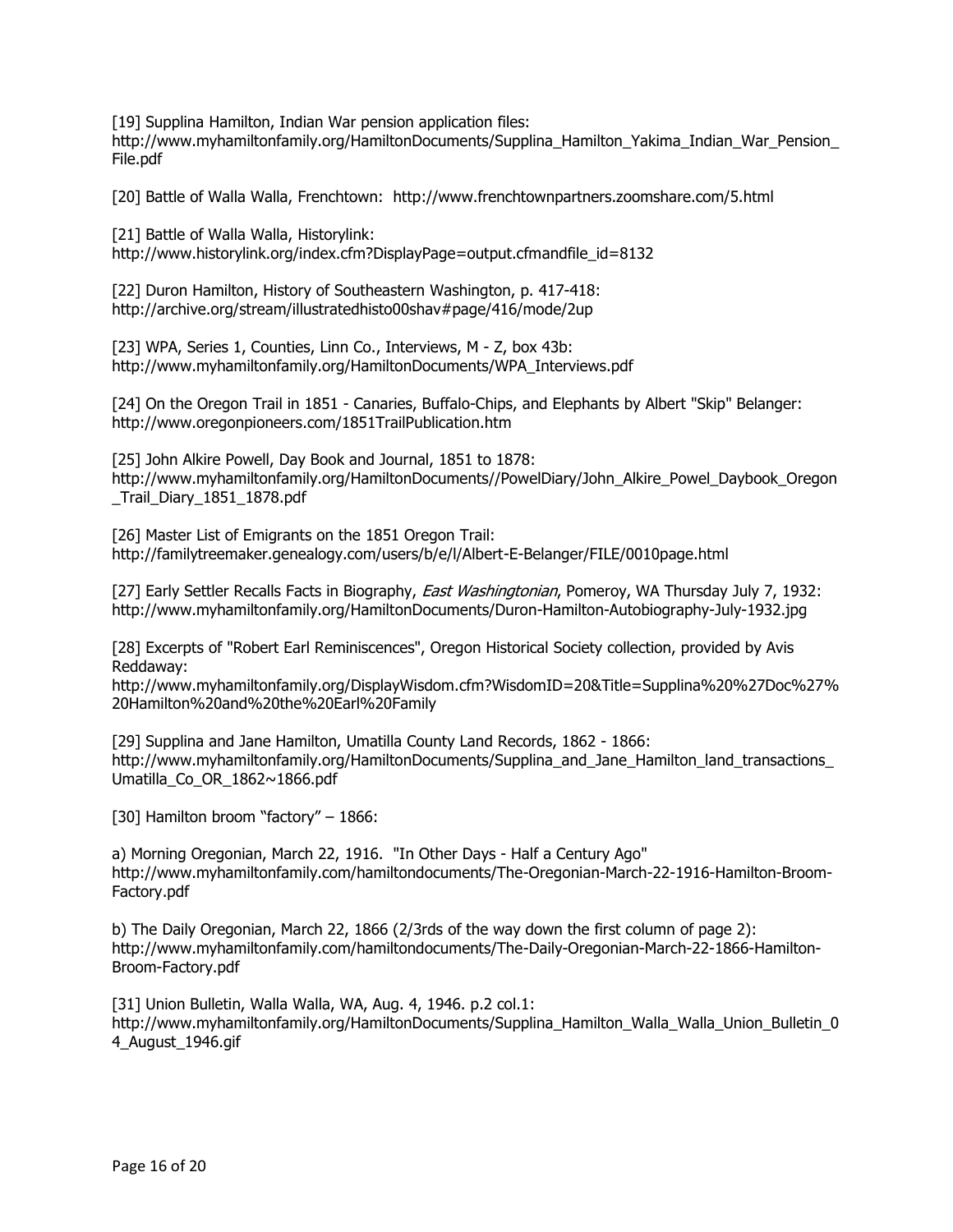[32] Supplina Hamilton, oath of office, Umatilla County Commissioner, May 1863: http://www.myhamiltonfamily.org/HamiltonDocuments/Supplina\_Hamilton\_County\_Commissioner\_Umatill a County Oregon 1863.pdf

[33] Reminiscences of Oregon Pioneers, East Oregonian Publishing Co., 1937: http://www.myhamiltonfamily.org/HamiltonDocuments/Supplina-Hamilton-Family-Umatilla-County-Oregon.pdf

[34] Walla Walla Statesman, May 17, 1867 page 2, Col 3: http://www.myhamiltonfamily.org/HamiltonDocuments/Walla\_Walla\_Statesman\_May\_17\_1867\_Page2\_C ol3 S Hamilton Nominated on Union Ticket for Walla Walla County Commissioner.pdf

[35] Walla Walla Statesman, May 17, 1867 page 3, Col 1: http://www.myhamiltonfamily.org/HamiltonDocuments/Walla\_Walla\_Statesman\_May\_17\_1867\_Page3\_C ol1\_S\_Hamilton\_listed\_on\_Union\_Ticket\_for\_Walla\_Walla\_County\_Commissioner.pdf

[36] Walla Walla Statesman, May 31, 1867 page 3, Col 1: http://www.myhamiltonfamily.org/HamiltonDocuments/Walla\_Walla\_Statesman\_May\_31\_1867\_Page3\_C ol1\_S\_Hamilton\_Union\_Ticket\_County\_Commissioner.pdf

[37] Walla Walla Statesman, May 31, 1867 page 2, Col 1 (near bottom). http://www.myhamiltonfamily.org/HamiltonDocuments/Walla\_Walla\_Statesman\_May\_31\_1867\_Page2\_C ol1\_S\_Hamilton\_refutes\_the\_sore\_heads.pdf

[38] Walla Walla Statesman, June 14, 1867 page 3, Col 2:

http://www.myhamiltonfamily.org/HamiltonDocuments/Walla\_Walla\_Statesman\_June\_14\_1867\_Page3\_C ol2\_S\_Hamilton\_County\_Commissioner\_Election\_Results.pdf

[39] 1870 US Census, Supplina Hamilton, Marion County, Oregon Territory, two pages: 1)

http://www.myhamiltonfamily.org/HamiltonDocuments/1870\_US\_Census\_Lincoln\_Precinct\_Marion\_Co\_O R\_Supplina\_Hamilton\_Family\_Page1.gif

2)

http://www.myhamiltonfamily.org/HamiltonDocuments/1870 US Census Lincoln Precinct Marion Co O R\_Supplina\_Hamilton\_Family\_Page2.gif

[40] Land Patent Details, Supplina Hamilton, BLM Serial Nr: WAWWAA 008174, Dec. 30, 1875. http://www.glorecords.blm.gov/details/patent/default.aspx?accession=WAWWAA%20008174anddocClass =SERandsid=z11anhub.tld

[41] Land Patent Details, Supplina Hamilton, BLM Serial Nr: OROCAA 004358. Donation Land Claim, 2969. July 26, 1866:

http://www.glorecords.blm.gov/details/patent/default.aspx?accession=OROCAA%20004358anddocClass= SERandsid=whqc2zap.plg

[42] Morning Oregonian, June 12, 1887. p.8:

http://www.myhamiltonfamily.org/HamiltonDocuments/S\_Hamilton\_Morning\_Oregonian\_Portland\_Orego n\_June\_12\_1887\_p8.pdf

[43] Pullman Herald, June 22, 1889: http://chroniclingamerica.loc.gov/lccn/sn88085488/1889-06-22/ed-1/seq-3/print/image\_681x432\_from\_1839%2C2760\_to\_2620%2C3256/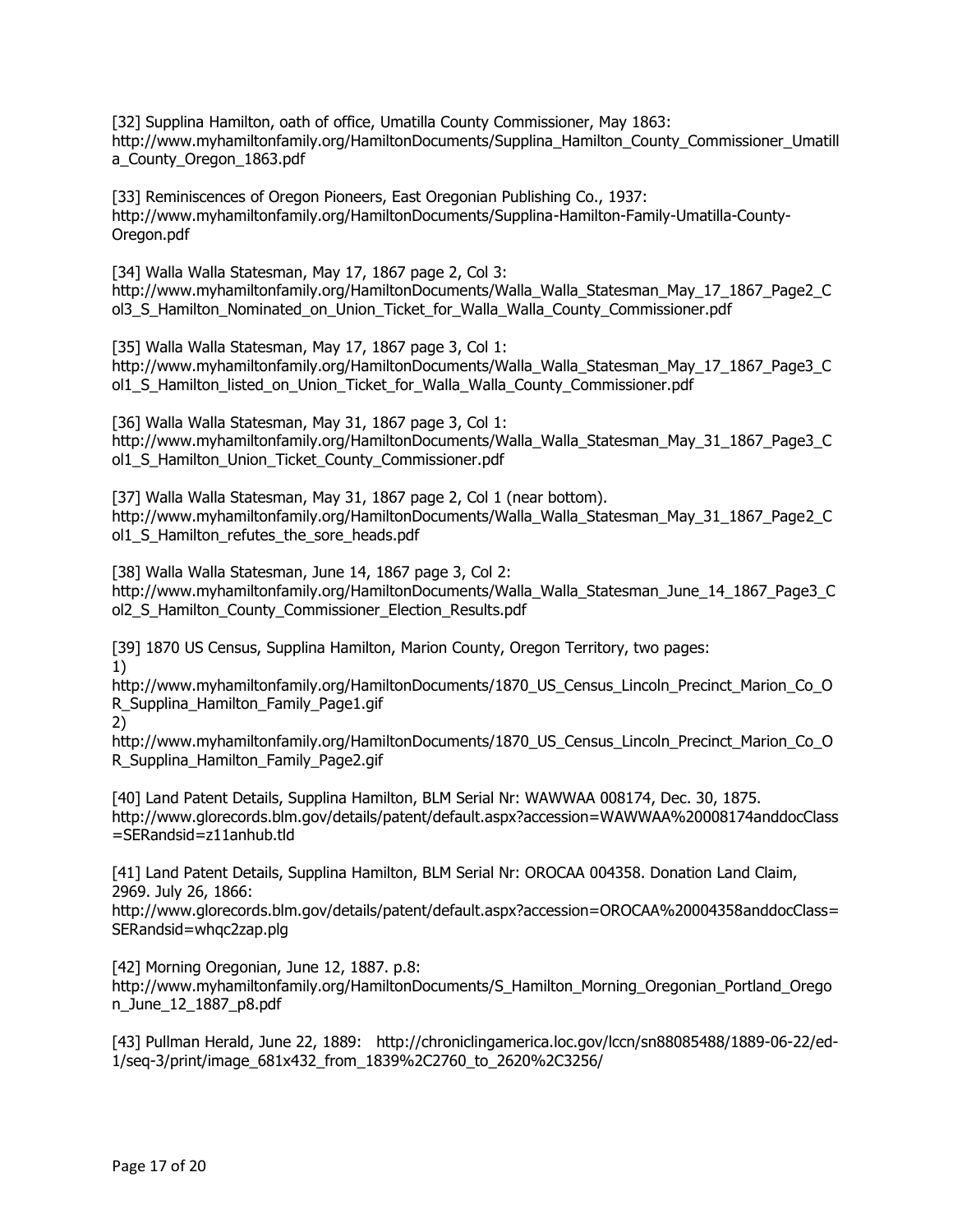[44] Pullman Herald. June 12, 1897: http://chroniclingamerica.loc.gov/lccn/sn88085488/1897-06-12/ed-1/seq-1/print/image\_681x432\_from\_385%2C5315\_to\_1305%2C5899/

[45] Pullman Herald. Nov. 12, 1898: http://chroniclingamerica.loc.gov/lccn/sn88085488/1898-11-12/ed-1/seq-1/print/image\_681x432\_from\_1205%2C3583\_to\_2319%2C4290/

[46] Pullman Herald. Nov. 19, 1898: http://chroniclingamerica.loc.gov/lccn/sn88085488/1898-11-19/ed-1/seq-1/print/image\_681x432\_from\_1975%2C3172\_to\_2903%2C3761/

[47] Pullman Herald. Dec. 24, 1898: http://chroniclingamerica.loc.gov/lccn/sn88085488/1898-12-24/ed-1/seq-1/print/image\_681x432\_from\_1249%2C1145\_to\_3560%2C2612/

[48] Pullman Herald. Dec 16, 1899: http://chroniclingamerica.loc.gov/lccn/sn88085488/1899-12-16/ed-1/seq-8/print/image\_681x432\_from\_74%2C3205\_to\_2847%2C4965/

[49] The Colfax Gazette. Feb. 16, 1900: http://chroniclingamerica.loc.gov/lccn/sn88085460/1900-02- 16/ed-1/seq-5/print/image\_681x432\_from\_1039%2C944\_to\_2595%2C1932/

[50] The Colfax Gazette. April 20, 1900: http://chroniclingamerica.loc.gov/lccn/sn88085460/1900-04- 20/ed-1/seq-5/print/image\_681x432\_from\_2266%2C4787\_to\_3161%2C5355/

[51] The Colfax Gazette. May 18, 1900: http://chroniclingamerica.loc.gov/lccn/sn88085460/1900-05- 18/ed-1/seq-2/print/image\_681x432\_from\_2444%2C3434\_to\_3344%2C4005/

[53] The Seattle Daily Times. May 21, 1900: http://phw02.newsbank.com/cache/arhb/fullsize/pl\_007152012\_0145\_35131\_776.pdf

[54] The Colfax Gazette. June 1, 1900: http://chroniclingamerica.loc.gov/lccn/sn88085460/1900-06- 01/ed-1/seq-2/print/image\_681x432\_from\_612%2C7839\_to\_1551%2C8435/

[55] The Colfax Gazette. June 8, 1900: http://chroniclingamerica.loc.gov/lccn/sn88085460/1900-06- 08/ed-1/seq-7/print/image\_681x432\_from\_407%2C7076\_to\_1489%2C7763/

[56] The Colfax Gazette. May 10, 1901: http://chroniclingamerica.loc.gov/lccn/sn88085460/1901-05- 10/ed-1/seq-5/print/image\_681x432\_from\_1262%2C3165\_to\_2437%2C3911/

[57] The Colfax Gazette. June 14, 1901: http://chroniclingamerica.loc.gov/lccn/sn88085460/1901-06- 14/ed-1/seq-5/print/image\_681x432\_from\_228%2C5440\_to\_2088%2C6621/

[58] Thomas Judd and His Descendants, Sylvester Judd, 1856: http://books.google.com/books?id=bo8tAQAAMAAJanddq=pliny%20juddandpg=PA102#v=onepageandq =pliny%20juddandf=false

[59] James M. Hamilton, Last Will and Testament, Mason County, Illinois, 1869: http://www.myhamiltonfamily.org/HamiltonDocuments/James-M-Hamilton-Will-1869-Mason-County-IL.jpg

[60] Illinois County Boundaries, 1790 – Present, Michael L. Hébert: http://maps.ilgw.org/

[61] The San Francisco Call, July 23, 1902: http://chroniclingamerica.loc.gov/lccn/sn85066387/1902-07- 23/ed-1/seq-13/print/image\_681x432\_from\_5439%2C5832\_to\_6335%2C6401/

[62] US Patent #705,401, Supplina Hamilton, Swinging Gate: http://www.google.com/patents/US705401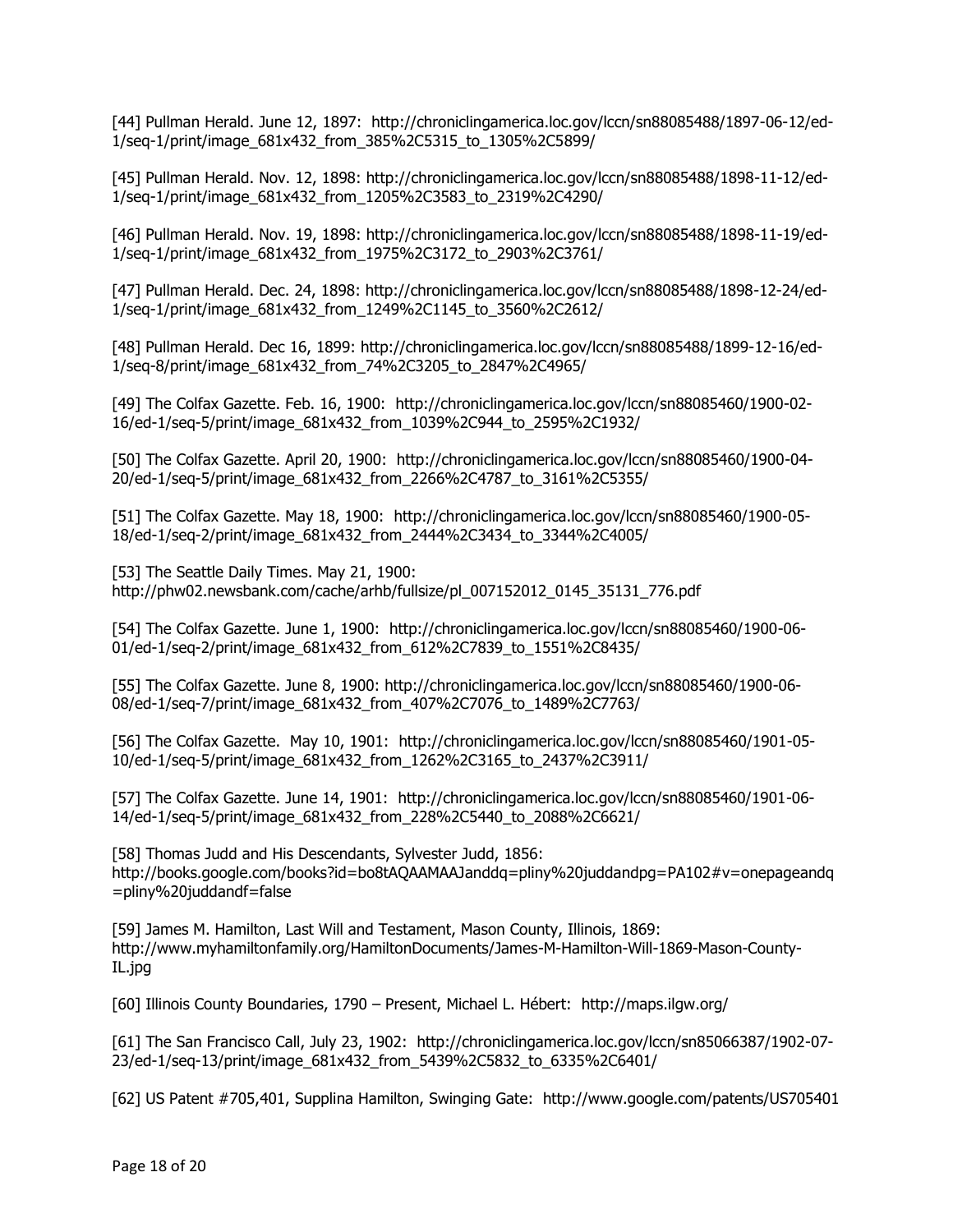[63] The Yakima herald. Feb. 4, 1903. "Advertisement: Stewart and Pierce, Inc. Contractors and Builders… Agents for Hamilton's patent Swinging Gate." http://chroniclingamerica.loc.gov/lccn/sn88085523/1903-02-04/ed-1/seq-3/print/image\_681x432\_from\_416%2C2744\_to\_2314%2C3949/

[64] The Colfax Gazette. June 17, 1904. "Hamilton Family Reunion:" http://chroniclingamerica.loc.gov/lccn/sn88085460/1904-06-17/ed-1/seq-7/

[65] Supplina Hamilton, Last Will and Testament and Probate Documents: http://www.myhamiltonfamily.org/HamiltonDocuments/Supplina Hamilton Last\_Will\_and\_Testament\_19 05.pdf

[66] The Colfax Gazette. Feb. 17, 1905, Supplina Hamilton, Notice of Death: http://chroniclingamerica.loc.gov/lccn/sn88085460/1905-02-17/ed-1/seq-2/print/image\_681x432\_from\_2400%2C4772\_to\_3489%2C5463/

[67] Supplina Hamilton family group sheet and obituaries: http://www.myhamiltonfamily.org/HamiltonDocuments/Supplina Hamilton Group Sheets and Obituaries .pdf

[68] Supplina Hamilton donation land claim map, Glen Hamilton: http://www.myhamiltonfamily.org/HamiltonDocuments/Supplina\_Hamilton\_Land\_Section\_Linn\_Co\_Orego n\_T11S\_R2W\_Sec\_6\_NE\_labelled.jpg

[69] 1880 US Census, Walla Walla County, WT. Supplina Hamilton family: http://www.myhamiltonfamily.org/HamiltonDocuments/1880\_US\_Census\_WallaWalla\_Co\_WA.gif

[70] 1900 US Census, Whitman County, WA. Supplina and Jane Hamilton: p.1 http://www.myhamiltonfamily.org/HamiltonDocuments/1900 US Census Sutton Precinct Whitman Co WA 102 7 p1.gif p. 2

http://www.myhamiltonfamily.org/HamiltonDocuments/1900 US Census Sutton Precinct Whitman Co WA\_102\_7\_p2.gif

[71] The Christian Record, minutes of the Aug. 1874 annual meeting near Waitsburg, WT: http://www.myhamiltonfamily.org/HamiltonDocuments/Supplina\_Hamilton\_Disciples\_of\_Christ\_Ministers\_ Meeting\_June\_1875.pdf

[72] Washington – North Idaho Disciples, Orval D. Peterson: http://www.myhamiltonfamily.org/HamiltonDocuments/Washington\_North\_Idaho\_Disciples\_Orval\_D\_Pet erson.pdf

Also here: http://ncbible.org/nwh/Peterson.html

[73] Churches of Christ and Christian Churches in the Pacific Northwest, Spring Valley, Walla Walla County, WA: http://ncbible.org/nwh/WaWallaWalla.html

[74] Churches of Christ and Christian Churches in the Pacific Northwest, Columbia County, WA: http://ncbible.org/nwh/WaColumbia.html

[75] Letter from Supplina Hamilton so son Frank, May 17, 1891. http://www.myhamiltonfamily.org/HamiltonDocuments/Supplina Hamilton Letter to Son May 1891 En dicott\_WA.pdf